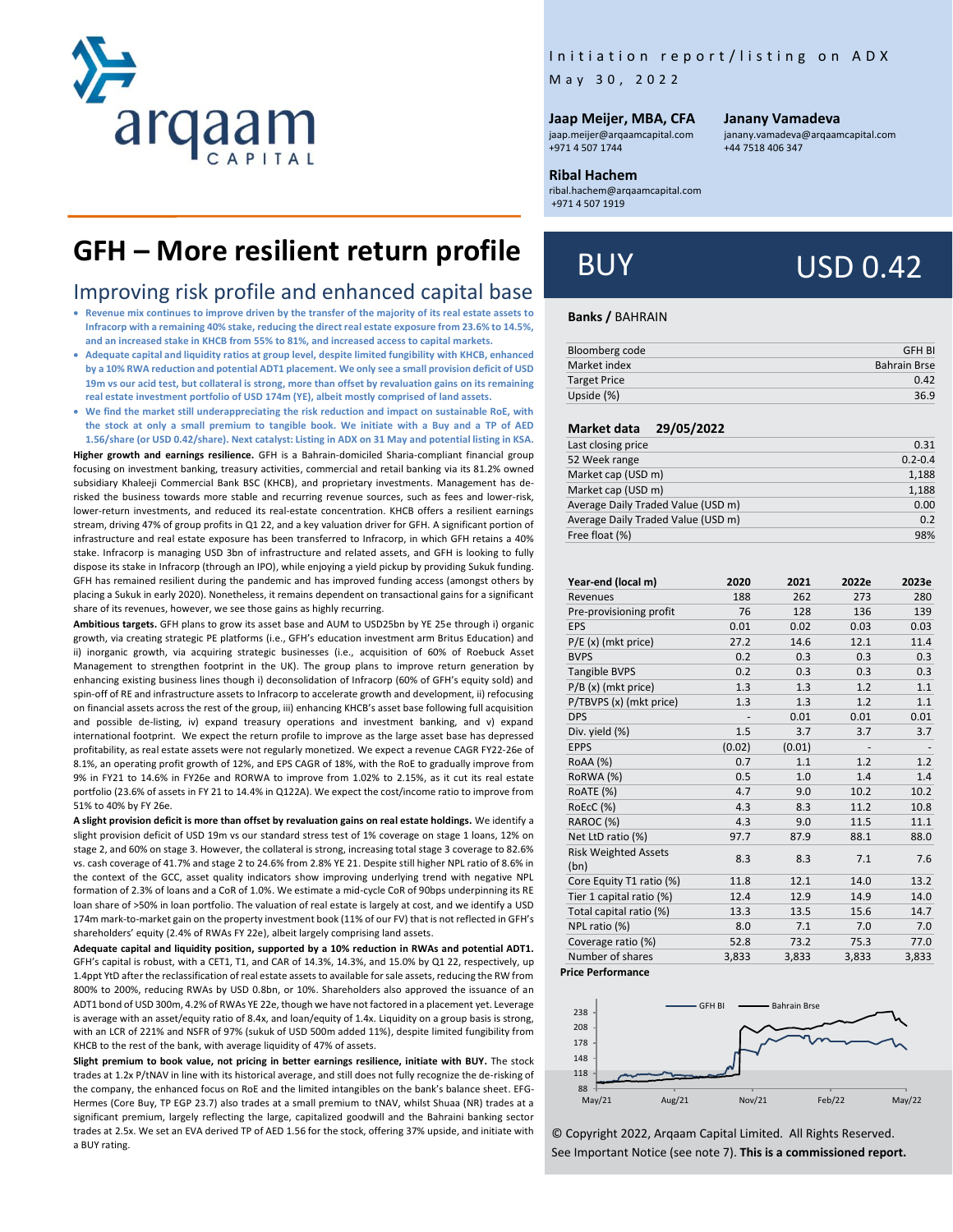











| Profitability |  |
|---------------|--|
|---------------|--|











**Credit Quality**



#### **Capital Ratios**







| <b>Gulf Finance House</b>                   |        |        |        |        |        |        |
|---------------------------------------------|--------|--------|--------|--------|--------|--------|
| Year-end                                    | 2020   | 2021   | 2022e  | 2023e  | 2024e  | 2025e  |
| Performance analysis                        |        |        |        |        |        |        |
| Net Interest Margin (%)                     | (6.81) | (6.52) | (5.31) | (4.34) | (4.11) | (3.88) |
| Asset yield (%)                             | 4.67   | 4.13   | 5.13   | 6.13   | 6.23   | 6.33   |
| Cost of Funds (%)                           | 4.90   | 4.36   | 5.23   | 6.46   | 6.51   | 6.56   |
| Risk Adjusted Margins (%)                   | (7.34) | (7.37) | (5.74) | (4.69) | (4.45) | (4.21) |
| Cost / Income (%)                           | 59.6   | 51.0   | 50.3   | 50.3   | 46.7   | 43.3   |
| Net Interest Income / total income (%)      | (62.2) | (47.8) | (55.0) | (59.3) | (55.9) | (52.2) |
| Fees & Commissions / operating income (%)   | 2.4    | 1.8    | 1.9    | 2.1    | 2.1    | 2.1    |
| Trading gains / operating income (%)        | 128.7  | 115.3  | 120.7  | 122.4  | 119.3  | 116.0  |
| RoATE (%)                                   | 4.7    | 9.0    | 10.2   | 10.2   | 12.1   | 13.3   |
| Pre-prov. RoATE (%)                         | 5.9    | 10.4   | 11.1   | 11.2   | 12.8   | 14.0   |
| RoAA (%)                                    | 0.7    | 1.1    | 1.2    | 1.2    | 1.4    | 1.5    |
| Revenue / RWA (%)                           | 2.28   | 3.17   | 3.83   | 3.69   | 3.84   | 4.01   |
| Costs / RWA (%)                             | 1.36   | 1.62   | 1.92   | 1.86   | 1.80   | 1.74   |
| $PPP / RWA$ $%$                             | 0.92   | 1.55   | 1.90   | 1.84   | 2.05   | 2.27   |
| Cost of Risk / RWA (%)                      | 0.11   | 0.20   | 0.17   | 0.17   | 0.18   | 0.18   |
| RoRWA (%)                                   | 0.55   | 1.02   | 1.42   | 1.41   | 1.69   | 1.90   |
| RoRWA (%) (adj. for gross-up of associates) | 0.55   | 1.02   | 1.42   | 1.41   | 1.69   | 1.90   |
| Year-end                                    | 2020   | 2021   | 2022e  | 2023e  | 2024e  | 2025e  |
| Asset Quality                               |        |        |        |        |        |        |
| Provisions charge / avg. gross loans (%)    | 0.7    | 1.2    | 0.9    | 0.9    | 0.9    | 0.9    |
| Past due not impaired / gross loans (%)     | 8.1    | 4.1    | 4.8    | 4.9    | 5.0    | 5.1    |
| NPL / gross loans (%)                       | 8.0    | 7.1    | 7.0    | 7.0    | 7.0    | 7.0    |
| NPL coverage ratio (%)                      | 52.8   | 73.2   | 75.3   | 77.0   | 78.9   | 80.9   |
| Provisions / avg. gross loans (%)           | 8.1    | 4.1    | 4.8    | 4.9    | 5.0    | 5.1    |
| Provisions charge / operating income (%)    | 12.0   | 12.8   | 9.0    | 9.5    | 8.6    | 7.9    |
| Year-end                                    | 2020   | 2021   | 2022e  | 2023e  | 2024e  | 2025e  |
| <b>Funding and Liquidity</b>                |        |        |        |        |        |        |
| Net Loans / Deposits (%)                    | 97.7   | 87.9   | 88.1   | 88.0   | 87.9   | 87.7   |
| Cash and interbank / assets (%)             | (16.8) | (17.2) | (13.9) | (14.8) | (15.3) | (15.8) |
| Deposits / liabilities (%)                  | 24.0   | 21.6   | 21.0   | 21.0   | 21.0   | 21.0   |
| Year-end                                    | 2020   | 2021   | 2022e  | 2023e  | 2024e  | 2025e  |
| Capital and leverage ratios                 |        |        |        |        |        |        |
| Core Tier 1 ratio (Basel III) (%)           | 11.8   | 12.1   | 14.0   | 13.2   | 12.4   | 11.6   |
| Tier 1 ratio (%)                            | 12.4   | 12.9   | 14.9   | 14.0   | 13.2   | 12.4   |
| Total capital ratio (%)                     | 13.3   | 13.5   | 15.6   | 14.7   | 13.8   | 13.0   |
| Tangible equity / assets (%)                | 18.0   | 14.5   | 12.5   | 12.3   | 12.3   | 12.4   |
| RWA / assets (%)                            | 125.6  | 102.3  | 81.8   | 80.5   | 79.3   | 78.2   |
|                                             |        |        |        |        |        |        |
| Year-end                                    | 2020   | 2021   | 2022e  | 2023e  | 2024e  | 2025e  |
| Growth                                      |        |        |        |        |        |        |
| Revenues (%)                                | (10.4) | 38.9   | 4.4    | 2.5    | 10.8   | 11.1   |
| Cost (%)                                    | 9.6    | 18.9   | 2.8    | 2.6    | 3.0    | 3.0    |
| Pre-Provision Operating Profit Growth (%)   | (29.4) | 68.4   | 6.0    | 2.5    | 18.7   | 18.2   |
| Provisions (%)                              | (79.6) | 78.8   | (25.4) | 8.0    | 8.0    | 8.0    |
| Net Profit (%)                              | (31.7) | 86.8   | 20.2   | 6.0    | 26.9   | 20.0   |
| Assets (%)                                  | 10.8   | 22.7   | 8.0    | 8.0    | 8.0    | 8.0    |
| Loans (%)                                   | (0.4)  | 3.5    | 7.9    | 7.9    | 7.8    | 7.8    |
| Deposits (%)                                | (5.0)  | 14.9   | 7.6    | 8.0    | 8.0    | 8.0    |
| Risk Weighted Assets (%)                    | (0.7)  | ÷      | (13.7) | 6.3    | 6.4    | 6.5    |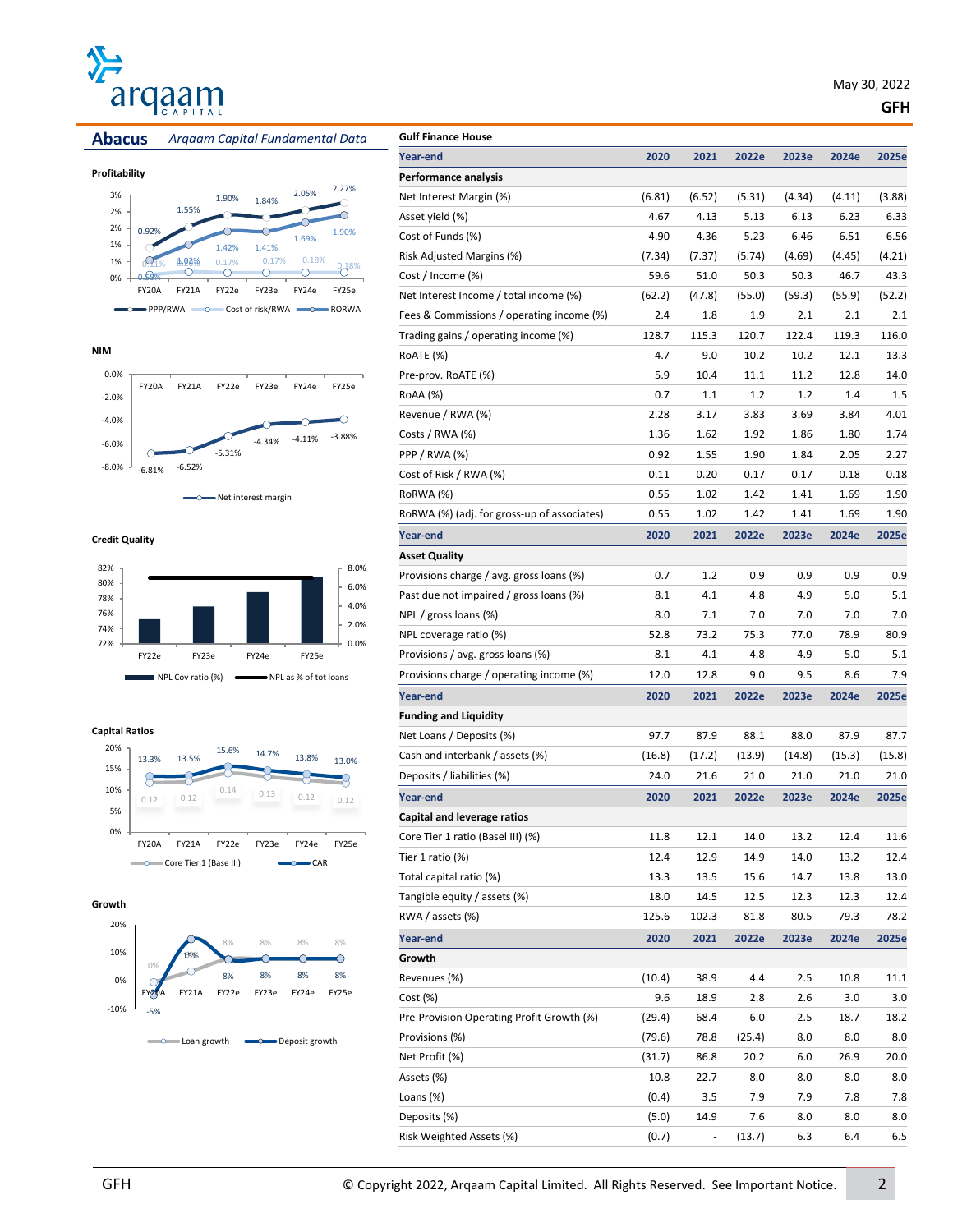

#### **Abacus** *Arqaam Capital Fundamental Data*

# **Company Profile**

GFH is a Bahrain-domiciled Sharia-compliant financial group that is focused on investment banking, treasury activities, commercial and retail banking in Bahrain via Khaleeji Commercial Bank BSC (KHCB) and proprietary investments.

> **GCC MENA** Asia North America Other

### **Geographical breakdown**



#### **Revenue Breakdown**



| <b>Management</b> |                          |
|-------------------|--------------------------|
| CEO               | Hisham Ahmed Al Rayes    |
| CFO.              | Suryanarayanan Hariharan |
| COO               | Salah Abdulla Sharif     |
|                   |                          |

| <b>Major Shareholders</b>               |        |
|-----------------------------------------|--------|
| Keypoint Trust                          | 10.64% |
| AL RAGHD & AL MANAR REAL ESTATE         | 6.62%  |
| KFH Capital - electonic 1               | 2.92%  |
| United Motors & Heavy Equipment Company | 2.89%  |
| PINNACLE                                | 2.89%  |
| ASSAD ABDUL AZIZ ABED ALLAH AL SANAD    | 2.42%  |

| Year-end                        | 2020                     | 2021  | 2022e  | 2023e | 2024e         | 2025e |
|---------------------------------|--------------------------|-------|--------|-------|---------------|-------|
| Income statement (USDmn)        |                          |       |        |       |               |       |
| Interest income                 | 80                       | 79    | 146    | 235   | 263           | 294   |
| Interest expense                | 198                      | 204   | 296    | 401   | 437           | 474   |
| <b>Net Interest Income</b>      | (117)                    | (125) | (150)  | (166) | (173)         | (180) |
| Fee income                      | 5                        | 5     | 5      | 6     | 6             | 7     |
| Net investment income           | 163                      | 192   | 222    | 231   | 250           | 270   |
| Other operating income          | 138                      | 191   | 196    | 209   | 228           | 248   |
| <b>Total operating income</b>   | 188                      | 262   | 273    | 280   | 311           | 345   |
| <b>Total operating expenses</b> | 112                      | 134   | 137    | 141   | 145           | 149   |
| Pre-provision operating profit  | 76                       | 128   | 136    | 139   | 166           | 196   |
| Net provisions                  | 9                        | 16    | 12     | 13    | 14            | 15    |
| Other provisions / impairment   | 18                       | 19    | 20     | 16    | 12            | 13    |
| <b>Operating profit</b>         | 49                       | 93    | 104    | 110   | 140           | 168   |
| Associates                      |                          |       |        |       |               |       |
| Pre-tax profit                  | 49                       | 93    | 104    | 110   | 140           | 168   |
| Taxation                        | $\overline{a}$           | ÷,    | $\sim$ | ÷,    | $\frac{1}{2}$ |       |
| Net profit                      | 49                       | 93    | 104    | 110   | 140           | 168   |
| <b>Minorities</b>               | 4                        | 8     | 3      | 3     | 3             | 4     |
| Others                          | $\overline{\phantom{a}}$ |       |        |       |               | ٠     |
| Attributable net profit         | 45                       | 84    | 101    | 107   | 136           | 163   |
| <b>Diluted EPS</b>              | 0.01                     | 0.02  | 0.03   | 0.03  | 0.04          | 0.04  |
| <b>DPS</b>                      | $\overline{a}$           | 0.01  | 0.01   | 0.01  | 0.01          | 0.02  |
| <b>BVPS</b>                     | 0.24                     | 0.25  | 0.27   | 0.28  | 0.31          | 0.33  |
| <b>Tangible BVPS</b>            | 0.24                     | 0.25  | 0.27   | 0.28  | 0.31          | 0.33  |

| <b>Year-end</b>                      | 2020                     | 2021  | 2022e                    | 2023e                    | 2024e                    | 2025e                    |
|--------------------------------------|--------------------------|-------|--------------------------|--------------------------|--------------------------|--------------------------|
| <b>Balance sheet (USDmn)</b>         |                          |       |                          |                          |                          |                          |
| <b>Gross loans and advances</b>      | 1,323                    | 1,382 | 1,493                    | 1,612                    | 1,741                    | 1,881                    |
| Less: loan loss provisions           | 56                       | 71    | 79                       | 87                       | 96                       | 107                      |
| Net loans and advances               | 1,267                    | 1,311 | 1,414                    | 1,526                    | 1,645                    | 1,774                    |
| Cash and central bank                | 537                      | 722   | 1,207                    | 1,395                    | 1,598                    | 1,818                    |
| Due from banks                       | $\overline{\phantom{0}}$ | ٠     | $\overline{\phantom{a}}$ | $\overline{\phantom{a}}$ | $\overline{\phantom{a}}$ | $\overline{\phantom{m}}$ |
| Investment, net                      | 4,033                    | 5,379 | 5,522                    | 5,879                    | 6,263                    | 6,679                    |
| Fixed assets, net                    | 144                      | 140   | 63                       | 64                       | 65                       | 67                       |
| Other assets                         | 606                      | 531   | 524                      | 566                      | 611                      | 660                      |
| <b>Total assets</b>                  | 6,587                    | 8,084 | 8,730                    | 9,429                    | 10,183                   | 10,998                   |
| <b>Customer deposits</b>             | 1,298                    | 1,491 | 1,605                    | 1,734                    | 1,873                    | 2,022                    |
| Due to banks                         | 1,640                    | 2,113 | 2,419                    | 2,787                    | 3,160                    | 3,551                    |
| Debt                                 | 1,089                    | 1,751 | 1,932                    | 1,932                    | 1,932                    | 1,932                    |
| Other liabilities                    | 1,374                    | 1,561 | 1,686                    | 1,821                    | 1,966                    | 2,124                    |
| <b>Total liabilities</b>             | 5,401                    | 6,916 | 7,642                    | 8,273                    | 8,931                    | 9,629                    |
| <b>Total equity</b>                  | 1,186                    | 1,168 | 1,088                    | 1,156                    | 1,252                    | 1,369                    |
| Risk Weighted Assets (bn)            | 8                        | 8     | $\overline{7}$           | 8                        | 8                        | 9                        |
| Average Interest-Earning Assets      | 1,721                    | 1,919 | 2,834                    | 3,824                    | 4,220                    | 4,647                    |
| Average Interest-Bearing Liabilities | 4,029                    | 4,691 | 5,655                    | 6,204                    | 6,709                    | 7,235                    |
| Common shareholders                  | 913                      | 963   | 1,019                    | 1,080                    | 1,171                    | 1,281                    |
| Core Equity Tier 1 (Basel III)       | 976                      | 1,001 | 1,001                    | 1,001                    | 1,001                    | 1,001                    |
| Tier 1 capital                       | 1,026                    | 1,064 | 1.064                    | 1,064                    | 1,064                    | 1,064                    |

# **Jaap Meijer, MBA, CFA Janany Vamadeva Janany Vamadeva Janany Vamadeva** *Argaam Capital Research Offs*

+971 4 507 1744

Arqaam Capital Research Offshore s.a.l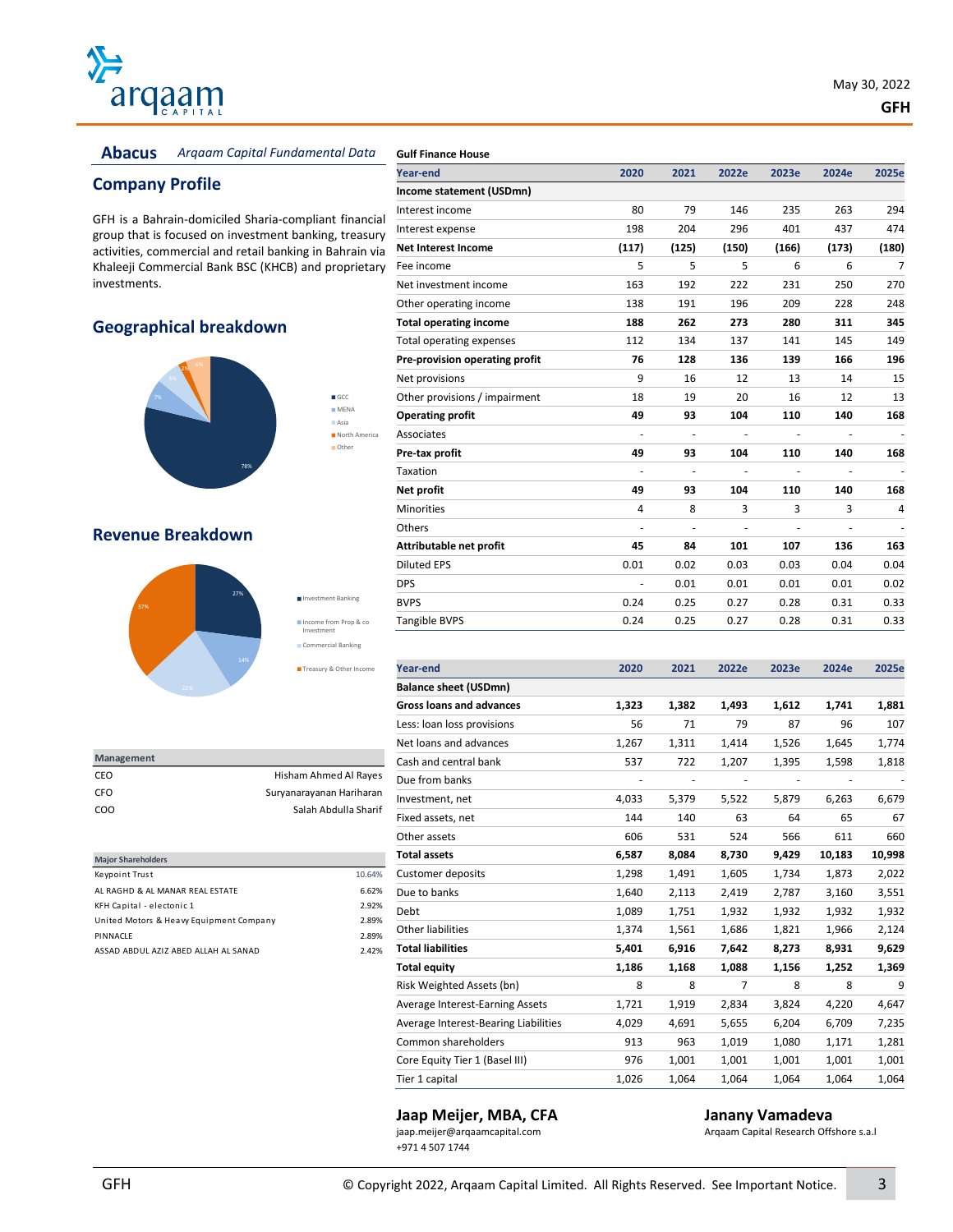

# **SWOT**

## **Opportunities**

- Strategic objective of reshaping the company's business model towards more stable and recurring revenue sources, such as fees and lower-risk, lower-return investments.
- Growth in assets under management (target: USD 25bn up from 15bn currently).
- Growth in treasury activities, adding stability to earnings, as investments are expected to be largely focused on government and quasi-government debt.
- One of the few Shariah complaint IB platforms in the region.
- New listing on ADX and planned in KSA. Currently listed on the Bahrain, Kuwait, and DFM.
- Potential modest rating uplift following a further reduction in concentration and higher earnings resilience, which would reduce GFH's borrowing costs.
- Licensed and regulated deposit taking investment bank in the region.

#### **Threats**

- Investment-banking earnings can be lumpy depending on deal placement and exits.
- Underwriting of investment banking deals can be balance sheet-intensive with income dependent on placement to clients / exits.
- Real estate assets expose GFH to impairments, and project-completion risks.
- Potential FX mismatch (attracting deposits in USD and SAR and placing in BHD or Omani government debt.)

## **Strengths**

- Resilient performance since the onset of the pandemic
- Improved funding access (as evident in its sukuk issuance in early 2020 and fund raising from KSA FI's).
- Adequate capital and liquidity ratios (further enhanced by new Sukuk and transfer of real estate assets to Infracorp, which it plans to list.
- High share of liquid assets on the balance sheet (c47%).
- De-risking (reduction in real estate exposure and higher stake in KHCB).

### **Weaknesses**

- Large asset base depresses profitability where assets are not regularly monetised.
- Low credit ratings (B- from S&P and B from Fitch).
- Lack of fungibility of both capital and liquidity between the parent entity and KHCB.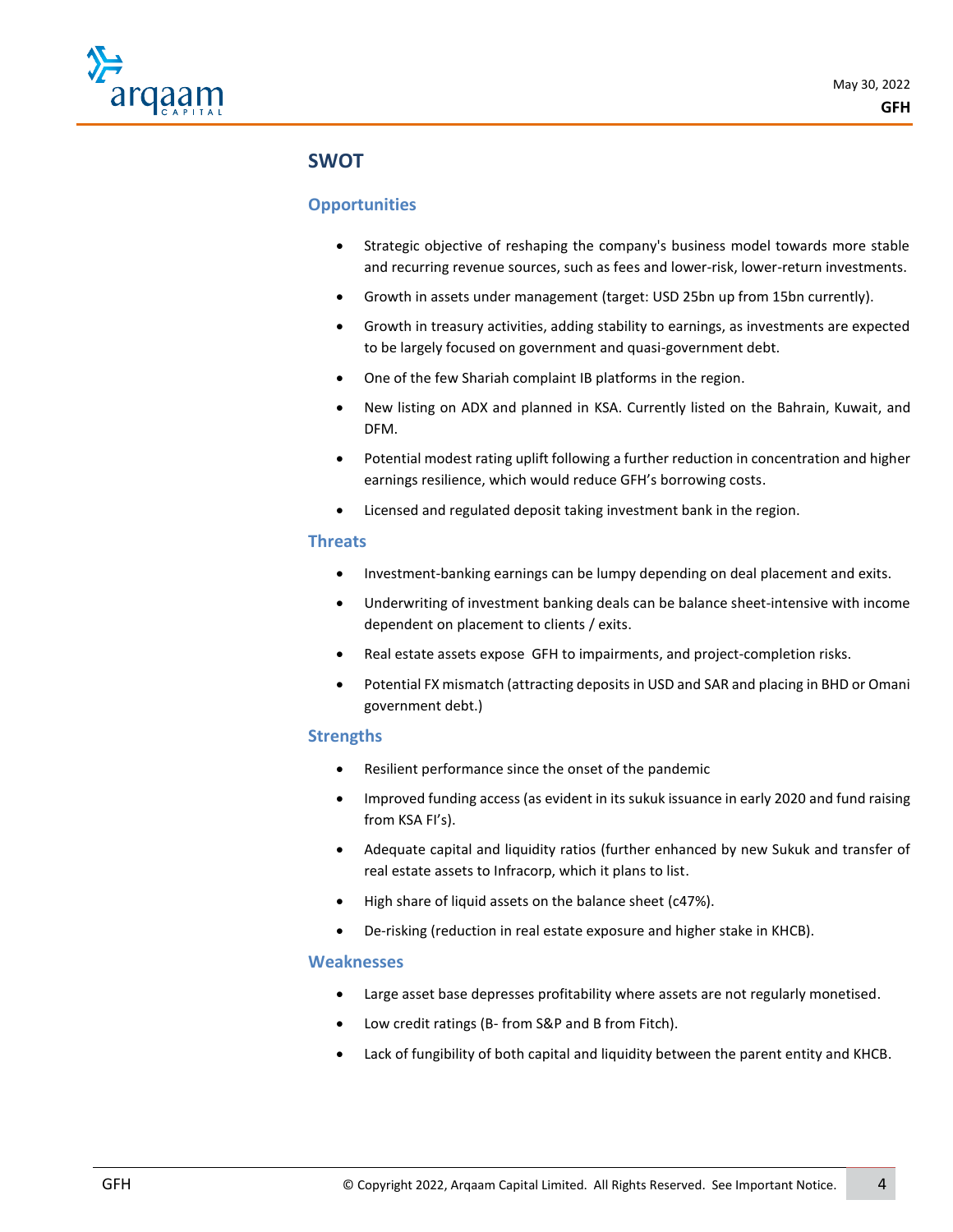

# **Diversified business model key to return generation**

- **Headquartered in Bahrain, GFH offers Islamic banking services across investment banking, commercial banking, treasury, and proprietary and co-investments, with major revenue contribution stemming from all segments (i.e., 37% treasury, 27% investment banking, 22% commercial banking and 14% investments in 2021).**
- **Well diversified asset base with a global footprint, albeit more focused in GCC as Bahrain based GFH's commercial banking arm, Khaleeji Commercial Bank (KHCB), accounts for c. 30% of asset base, while treasury is mainly active in Bahrain and Oman. GFH footprint reaches North Africa and India as well, with strategic investments in the U.S., Europe, and U.K.**

GFH is a Bahrain-domiciled Sharia-compliant financial institution that is focused on investment banking, real estate and infrastructure investments, asset management, treasury activities and, commercial and retail banking in Bahrain via Khaleeji Commercial Bank BSC (KHCB).



*Source: Company Data, Arqaam Capital Research*

GFH had 9 consolidated principal subsidiaries as of 31 March 2022. Of these, GFH considers KHCB to be its most important subsidiary in terms of revenue and future growth potential.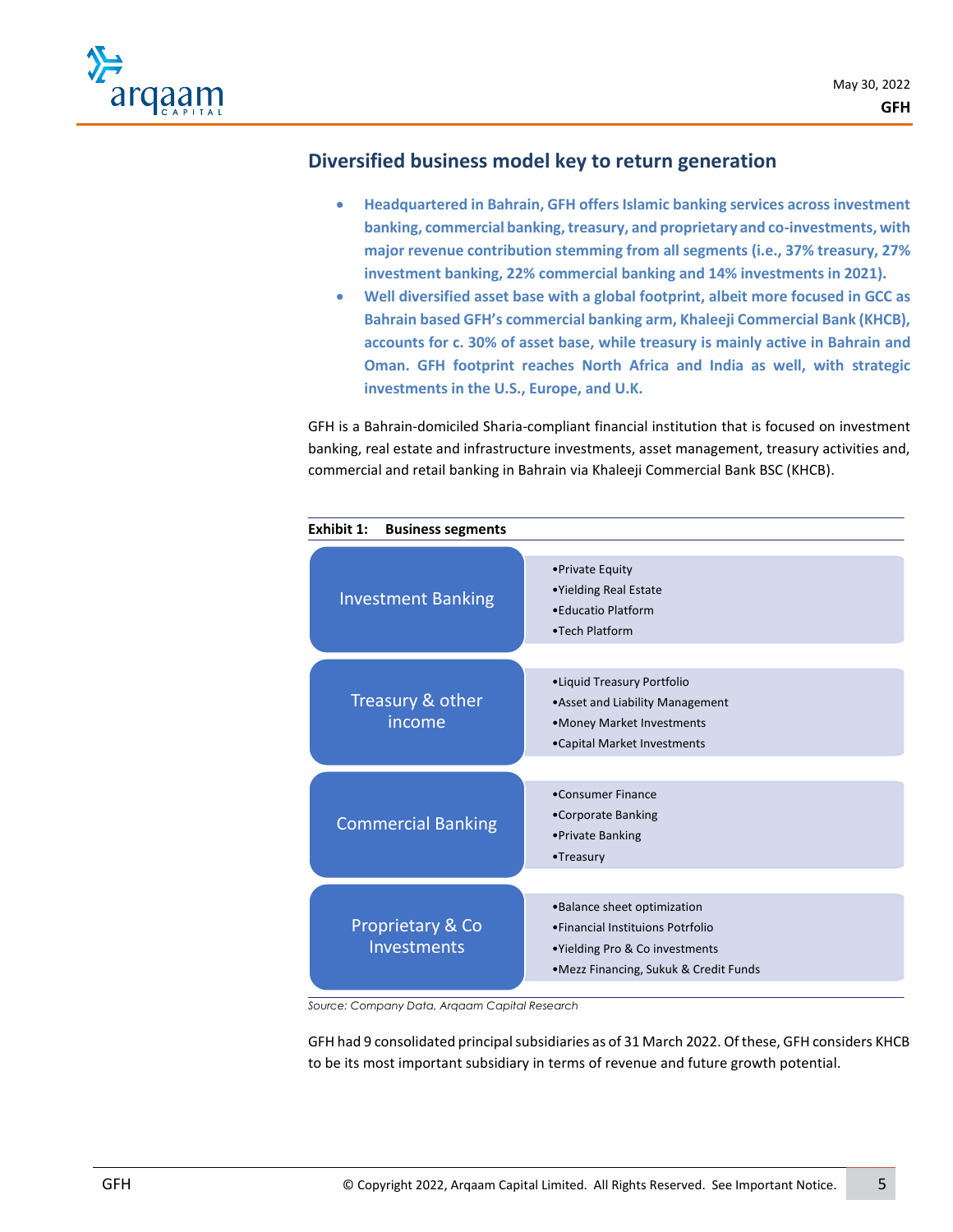

| Exhibit 2: | <b>Business segments</b>                                     |                                     |                                |
|------------|--------------------------------------------------------------|-------------------------------------|--------------------------------|
| No.        | <b>Name of Subsidiaries</b><br>and Associate Co.             | GFH's<br>shareholding<br>percentage | <b>Activities Description</b>  |
| 1.         | <b>GFH Capital Limited</b>                                   | 100%                                | Investment management          |
| 2.         | GFH Capital S.A.                                             | 100%                                | Investment management          |
| 3.         | Khaleeiji Commercial Bank BSC (KHCB)                         | 81.17%                              | Islamic retail bank            |
| 4.         | Al Areen Project companies                                   | 100%                                | Real estate development        |
| 5.         | <b>GBCORP BSC</b>                                            | 62.91%                              | Islamic investment firm        |
| 6.         | Residential South Real Estate Development<br>Company (RSRED) | 100%                                | Real estate development        |
| 7.         | Athena Private Scholl for Special Education WLL 100%         |                                     | <b>Educational institution</b> |
| 8.         | <b>Gulf Holding Company KSCC</b>                             | 53.63%                              | Investment in real estate      |
| 9.         | Roebuck A M LLP (RAM)                                        | 60%                                 | Property asset management      |

*Source: Company Data, Arqaam Capital Research*

| Exhibit 3:                 | <b>Key events</b>                                                                                                 |
|----------------------------|-------------------------------------------------------------------------------------------------------------------|
| <b>Date</b>                | <b>Key events</b>                                                                                                 |
| 1999                       | Incorporation in Bahrain                                                                                          |
| 2001                       | Bahrain Financial Harbor Infra. Devt. Project                                                                     |
|                            | Conversion into public shareholding company and listing on Bahrain Bourse                                         |
|                            | Launch of Khaleeji Commercial Bank in 2004                                                                        |
| 2004-2007                  | Cross Listing on Dubai, Kuwait and London (via GDRs)                                                              |
|                            | Launch of Qinvest in 2007 and the India and Morocco Infra. Devt. Projects                                         |
|                            | Peak net profit to Shareholders of \$340m                                                                         |
|                            | Launch of First Energy Bank in 2008                                                                               |
| 2008-2009<br>(Fin. Crisis) | Tunis Infra. Devt. Project                                                                                        |
|                            | Raised \$300m through Rights Issue and \$200m through convertible Murabaha                                        |
|                            | Group reorganization and resizing                                                                                 |
| 2010-2013                  | Focus on rebalancing risk profile                                                                                 |
|                            | Appointment of new Mgmt. (including CEO Mr. Hisham Alrayes) in 2012                                               |
|                            | Restarting Investment Banking activities (\$800m Transaction Value every year)                                    |
| 2014-2016                  | Added to the MSCI Frontier Markets 100 Index                                                                      |
|                            | Recovery of assets from settlement of litigation in excess of \$450m                                              |
|                            | Profitable Exit of Recovered Assets "Bahrain British School" sold for \$181m<br>compared to a book value of \$80m |
| 2017-2019                  | <b>Restarting Treasury activities</b>                                                                             |
|                            | Increased stake in KHCB to 55%                                                                                    |
|                            | Launch dedicated Education Platform "Britus Education"                                                            |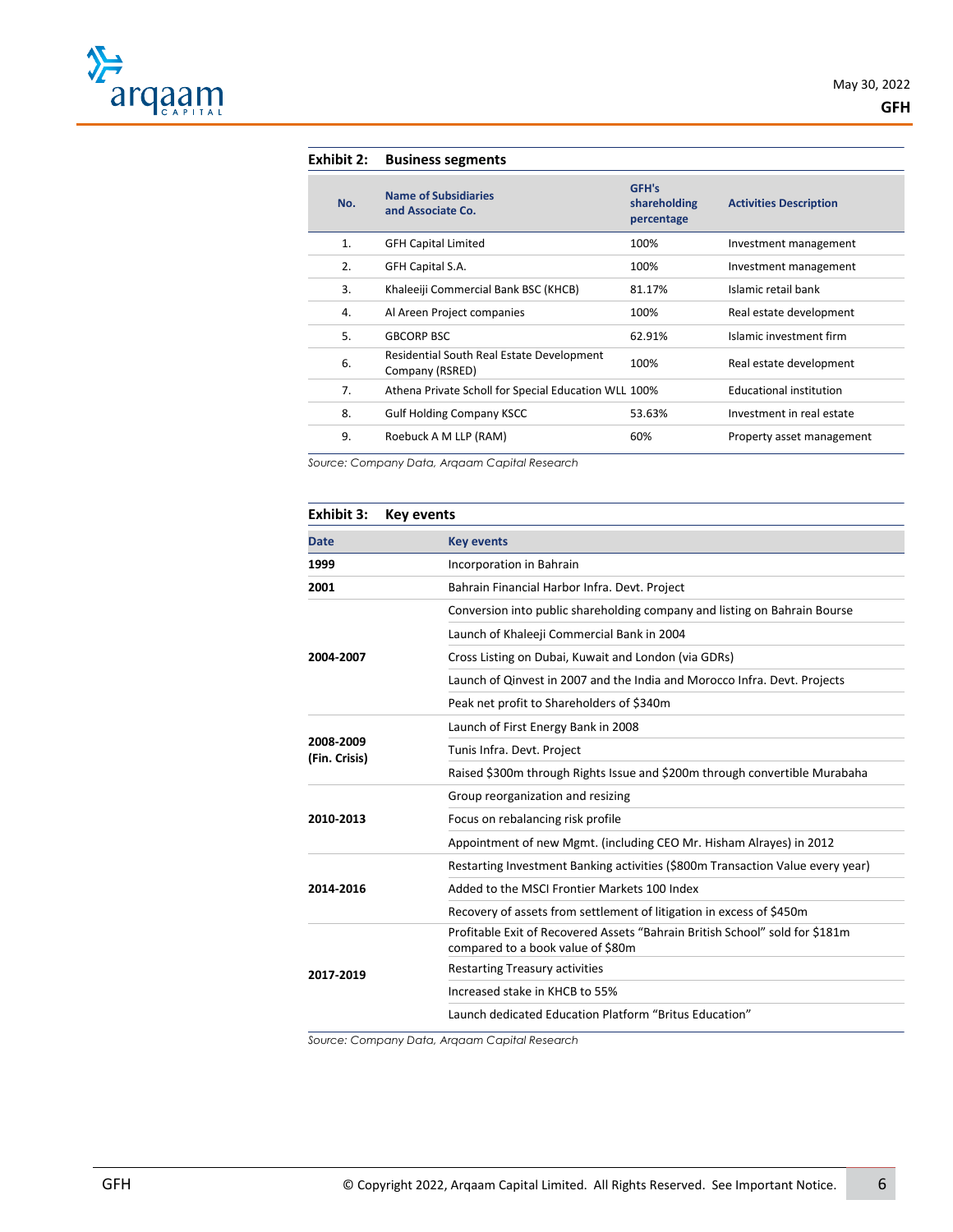| Exhibit 4:                                            | <b>Key events</b>                                                                                                                                                                                                                                                      |  |
|-------------------------------------------------------|------------------------------------------------------------------------------------------------------------------------------------------------------------------------------------------------------------------------------------------------------------------------|--|
| <b>Date</b>                                           | <b>Key events</b>                                                                                                                                                                                                                                                      |  |
|                                                       | Strategic acquisition of Roebuck Asset Management -UK & European logistics &<br>business space focused real estate asset manager -£1.4bn of managed assets                                                                                                             |  |
| 2020<br>Raised \$500m through Sukuk issuance -H1 2020 |                                                                                                                                                                                                                                                                        |  |
|                                                       | Turnaround KHCB through AT1 issuance fully underwritten by GFH                                                                                                                                                                                                         |  |
|                                                       | Launch and spin-off of \$1bn infrastructure investments into newly established entity<br>"Infracorp". GFH subsequently sold 60% of its equity ownership in Infracorp.                                                                                                  |  |
|                                                       | \$19.3m net profit to shareholders during Q1 22 (+19% $y/y$ )                                                                                                                                                                                                          |  |
| 2021-2022                                             | Increased stake in KHCB to 81.2%                                                                                                                                                                                                                                       |  |
|                                                       | Strategic acquisition of SQ Asset Management-US-based living sector asset manager<br>and property manager focused on student housing-\$1.4bn in aggregate transaction<br>value with 32 housing properties and 10,300 beds currently under management<br>across the US. |  |

*Source: Company Data, Arqaam Capital Research*

#### **Investment banking – Private Equity**

Investment-banking activities comprises private-equity and real-estate investmentmanagement activities whereby GFH originates deals and places them with primarily institutional and high net-worth investors, earning the company placement fees in the process. The bank also co-invests alongside investors, demonstrating alignment of interest. The investment banking activities focuses on providing structuring capabilities in Islamic assetbacked and equity capital markets, Islamic financial advisory and mid-sized mergers, and acquisition transactions.

Investment-banking activities are a significant contributor to earnings but can be lumpy and depend on deal placement and investment exits. Investment-management fees are a more stable and recurring, being earned on the management of income-yielding real-estate investments. GFH currently has around USD12bn of assets under management across the group and targets to double this to USD 25bn over the medium term, albeit largely through inorganic growth. It also holds a stake in entertainer, purchased for USD 100m and has holdings in the payment sector.

Key 2021 initiatives include:

- Partnership with Schroders Capital (AUM of USD70bn).
- Secured 60% stake in Trust Vision Investment LLC, UAE's leading provider of multispecialty healthcare.

#### **Investment banking – Real Estate**

As part of the real estate investments platform, the group focuses on defensive sectors such as Logistics, Medical Offices, Multifamily, and Student Housing, pursuing income-yielding investments mainly in the UK, Europe, and America, managing these on behalf of its clients along side on the ground asset manages.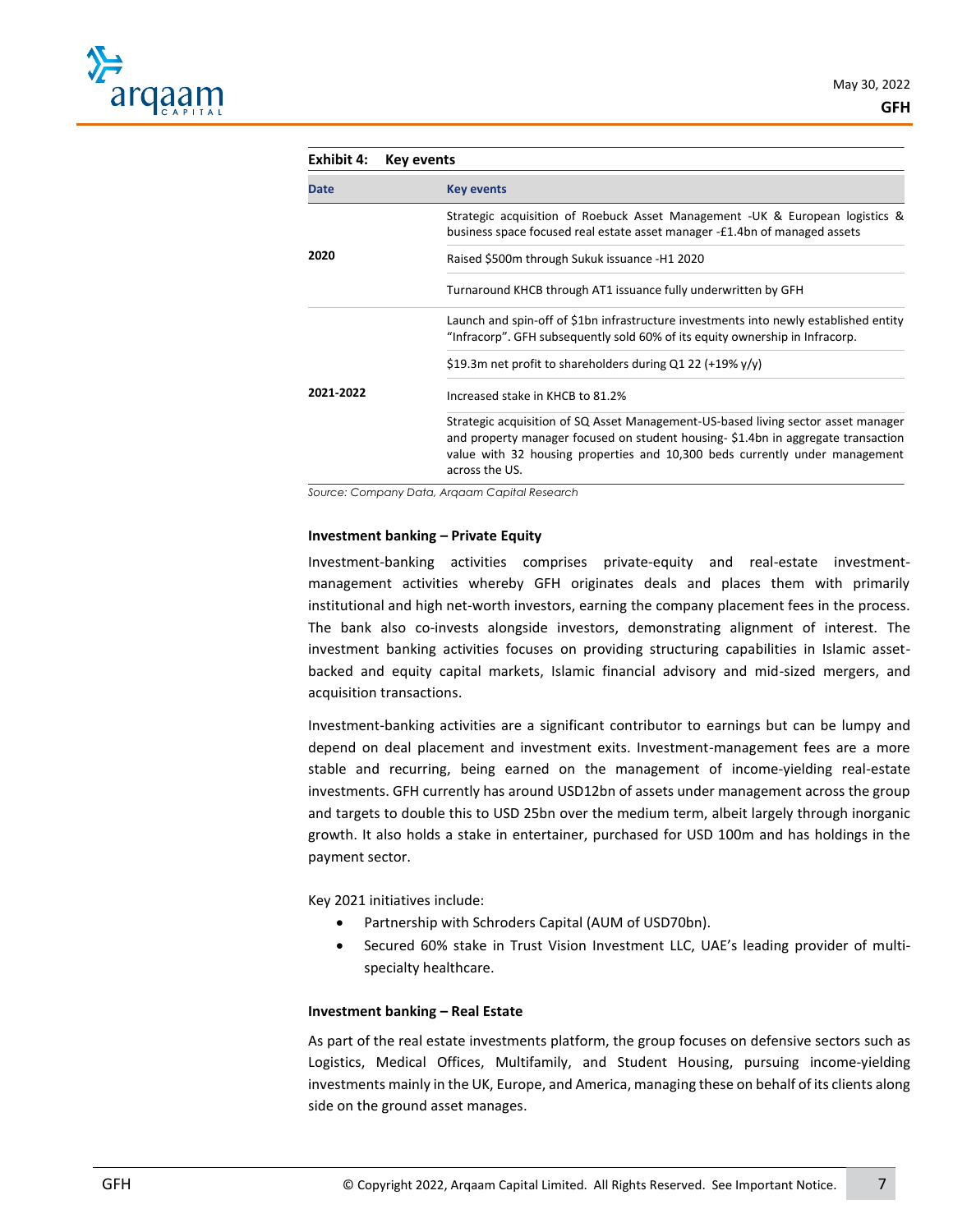

#### **1. RE – Logistics**

The logistics sector is driven mainly by thriving e-commerce transactions and increased postpandemic consumer spending. GFH's logistics portfolio includes the following graded A facilities in the US:

- 14 facilities leased to Amazon, with tenant S&P corporate credit rating of AA-.
- 8 built-to-suit facilities, of which 7 are leased to FedEx Ground and 1 to General Mills.
- 1 single built-to-suit facility leased to FedEx, with tenant S&P rating of BBB.
- 1 facility leased to Michelin, with tenant S&P Corporate Credit Rating of A-.

#### **2. RE – Medical Office Buildings**

This segment is supported by the aging US population, increased demand for off-campus health care services, and suburban concentration. The sector maintained a healthy average occupancy of 90%+ over the last decade with the rent collection rate surpassing 90% throughout the pandemic.

#### **3. RE – Multifamily**

This segment is driven by the demographic shifts in "Sunbelt states" in the US (areas below 36°) and the general shift towards renting.

GFH's strategy focuses on locations with strong medical centers, and education facilities. Key 2021 initiatives:

- Partnership with 2 joint ventures: 1) Carroll, a JV Partner with >30,000 units owned and managed by them, and 2) Broadshore Capital Partner, a JV Partner with 150 years of experience.
- Acquisition of the diversified US portfolio: 2 garden-style assets and 1 high-rise asset.

#### **4. RE – Student Housing**

This segment is supported by increased demand for off-campus purpose-built student housing properties, the growing US population, and increased demand for higher education. Occupancy rates reached 94% in Sept. 2021 compared 88% and 93% in 2020 and 2019, respectively.

GFH strategy focuses on i) universities that are non-dependent on remote learning or solely on international students, and ii) the top 150 US universities.

#### **Commercial Banking – Khaleeji Commercial Bank (KHCB)**

This includes commercial and corporate banking, retail banking, wealth management, structured investment products and project financing facilities of the Group's commercial banking subsidiary. KHCB is a significant contributor to GFH's revenue and net profit, mainly through the provision of Islamic-financing products, and provides a source of more stable deposit funding to the group. Following a balance sheet clean-up exercise in recent years KHCB's asset quality has been improving.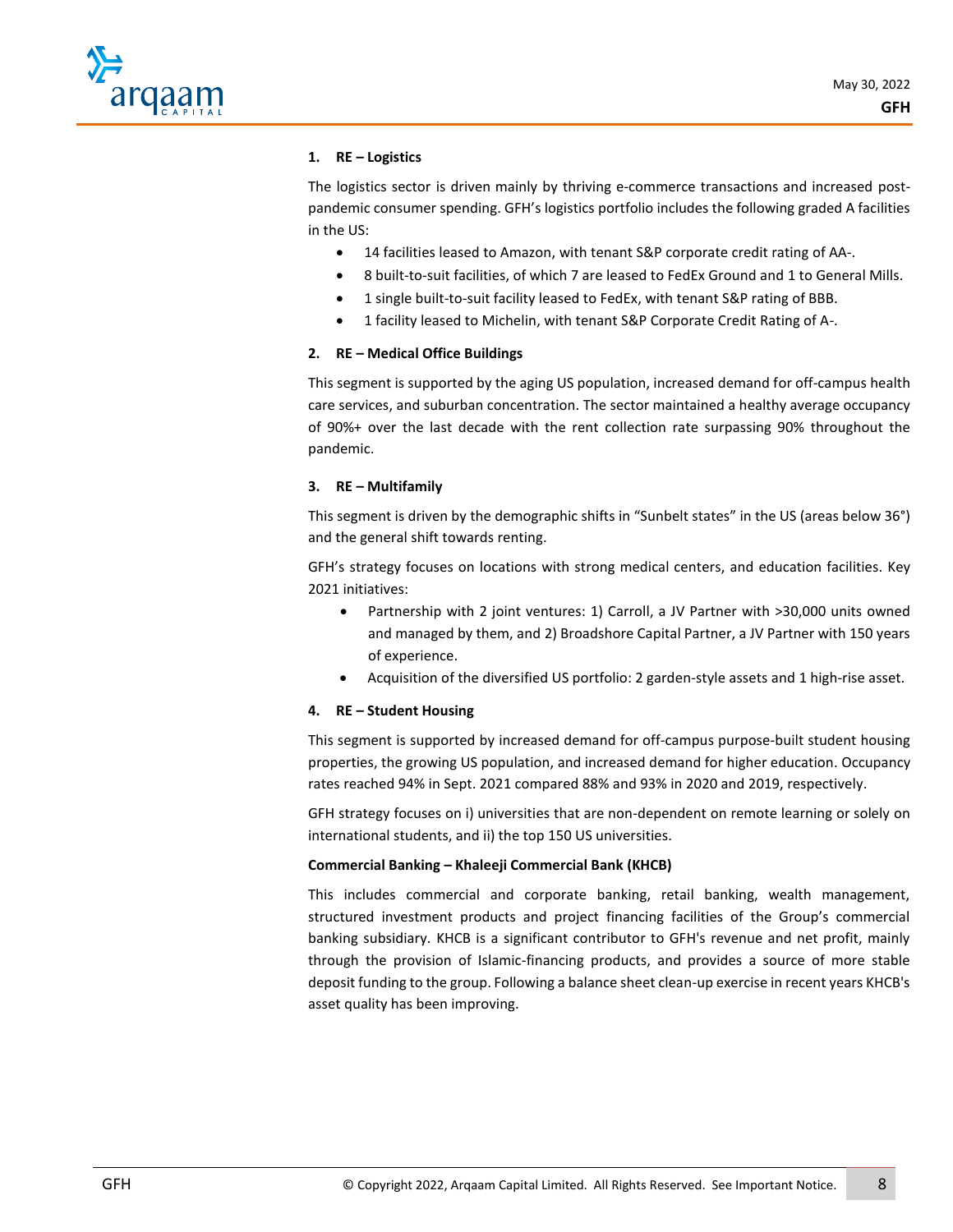| <b>Balance Sheet</b>                                                                                                                                | <b>P&amp;L (Q1)</b><br>annualized)                                                                 | <b>Asset Quality</b>                                                                                                                                                       | Capital base and<br>liquidity                                                                       |
|-----------------------------------------------------------------------------------------------------------------------------------------------------|----------------------------------------------------------------------------------------------------|----------------------------------------------------------------------------------------------------------------------------------------------------------------------------|-----------------------------------------------------------------------------------------------------|
| · Assets: BD 1,228mn<br>• Liabilities: BD 1,071mn<br>• Equity: BD 157mn<br>• LtD: 60% (inc. Ijarah)<br>• Asset/Equity: 7.8x<br>• Loan/ Equity: 3.1x | • $RoE: 8.7%$<br>$\bullet$ RoA: 1.1%<br>• NIM: 2.85%<br>$\bullet$ C/I: 45%<br>$\bullet$ CoR: 0.52% | • Stage 1: 84.9%<br>• Stage 2: 7.7%<br>• Stage 3: 7.4%<br>• Stage 1 coverage: 1.8%<br>• Stage 2 coverage: 4.5%<br>• Stage 3 coverage: 40.6%<br>• Buffer: -137bps (AC test) | $\bullet$ CET1: 13.4%<br>$\bullet$ T1: 19.1%<br>$\bullet$ CAR: 20.2%<br>• LCR: 219%<br>• NSFR: 104% |

*Source: Company Data, Arqaam Capital Research*

#### **Treasury & Capital Markets – benefits from being able to deploy in high yielding Bahrain sovereign paper at 0% risk weighting, though it carries FX risk by attracting USD/SAR deposits.**

GFH's treasury activities are a growing area and a significant profit contributor, having commenced only few years ago. This adds to the stability of the group's earnings as investments are expected to be largely focused on government and quasi-government debt (primarily in Bahrain attracting 0% risk weighting or in Oman with a 50% risk weighting), while allowing the bank to tap into the Saudi and UAE wholesale markets for funding.

All common costs and activities treasury and residual investment assets, excluding those that are carried independently by the reportable segments which are included within the respective segment, are considered as part of the Corporate and treasury activities of the Group.

This segment focuses mainly on:

- Optimizing liquidity level by providing funding to the Group
- Optimizing liquidity deployment depending on risk and return trade-offs
- Managing proprietary book and trading

Main lines of investment are:

- Interbank Commodities Murabaha and Wakala
- Sukuk
- Alternative Investments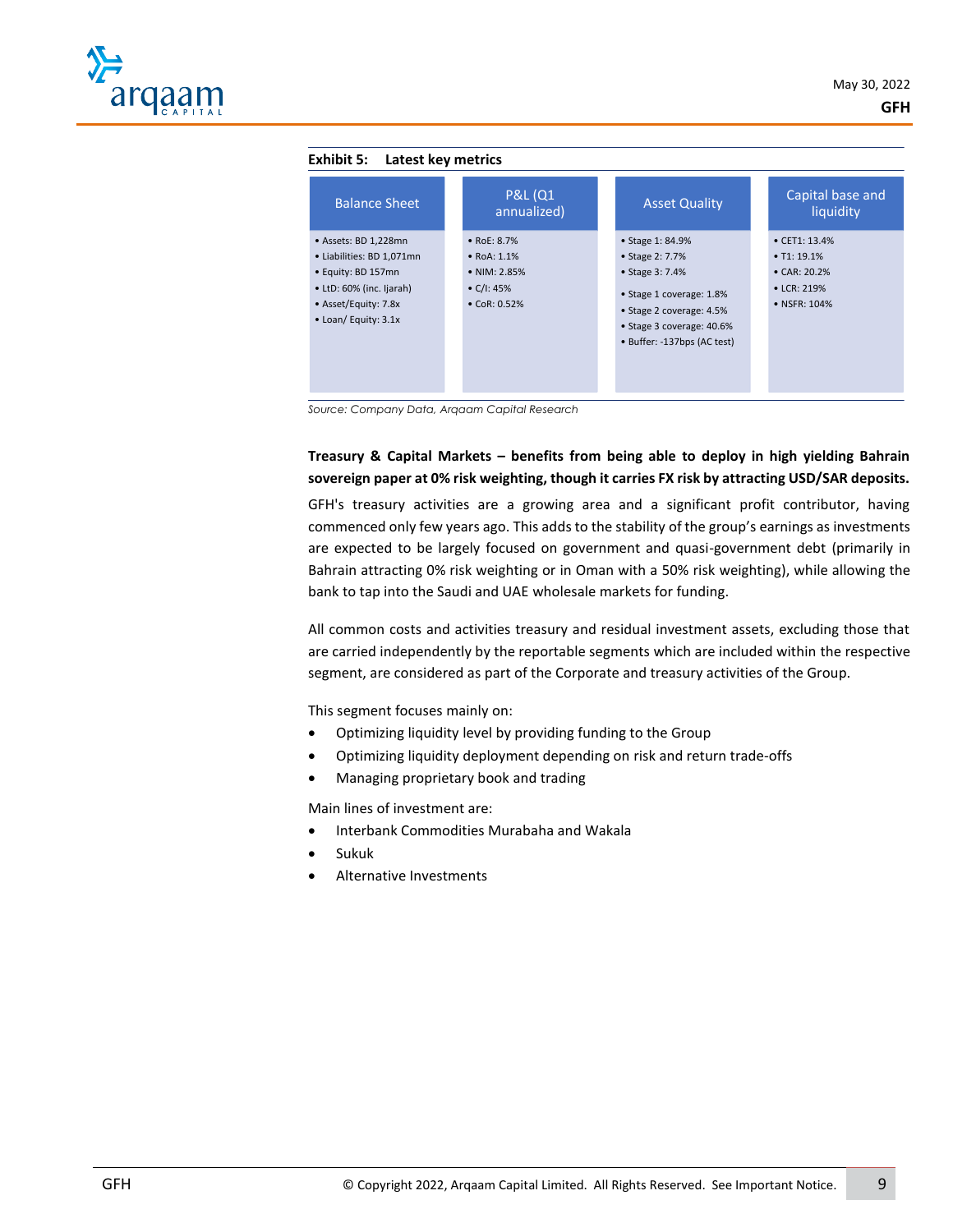



**Exhibit 7: Asset Breakdown by Geography\***



*Source: Company Data, Arqaam Capital Research*

*Source: Company Data, Arqaam Capital Research \* As of YE 21, not adjusted to the spin-off of "Infracorp"*

#### **Proprietary and Co-Investments**

This business unit primarily is involved in management of GFH's proprietary investments in private companies, investment funds and financial institutions. The business unit also covers the Group's investment in real estate and related assets.

- Harbour Heights in Bahrain Mix: residential, retail, hospitality, and leisure complex
- First Energy Bank minority stake in a regulated wholesale bank
- Gulf Holding Majority stake in Kuwait based real estate company
- Naseej Minority stake in Bahrain based developer

## **De-risking from Infracorp transaction**

Thanks to the Infracorp transaction, USD 1.4bn real estate assets were removed from the balance sheet in Q1. This has been replaced with a USD 200m equity stake (40% stake remaining) and USD 900m sukuk, offering a reduced risk weighting, capital relief and higher earnings stability. It plans to further sell down its remaining equity stake through an IPO and also reduce its Sukuk holding.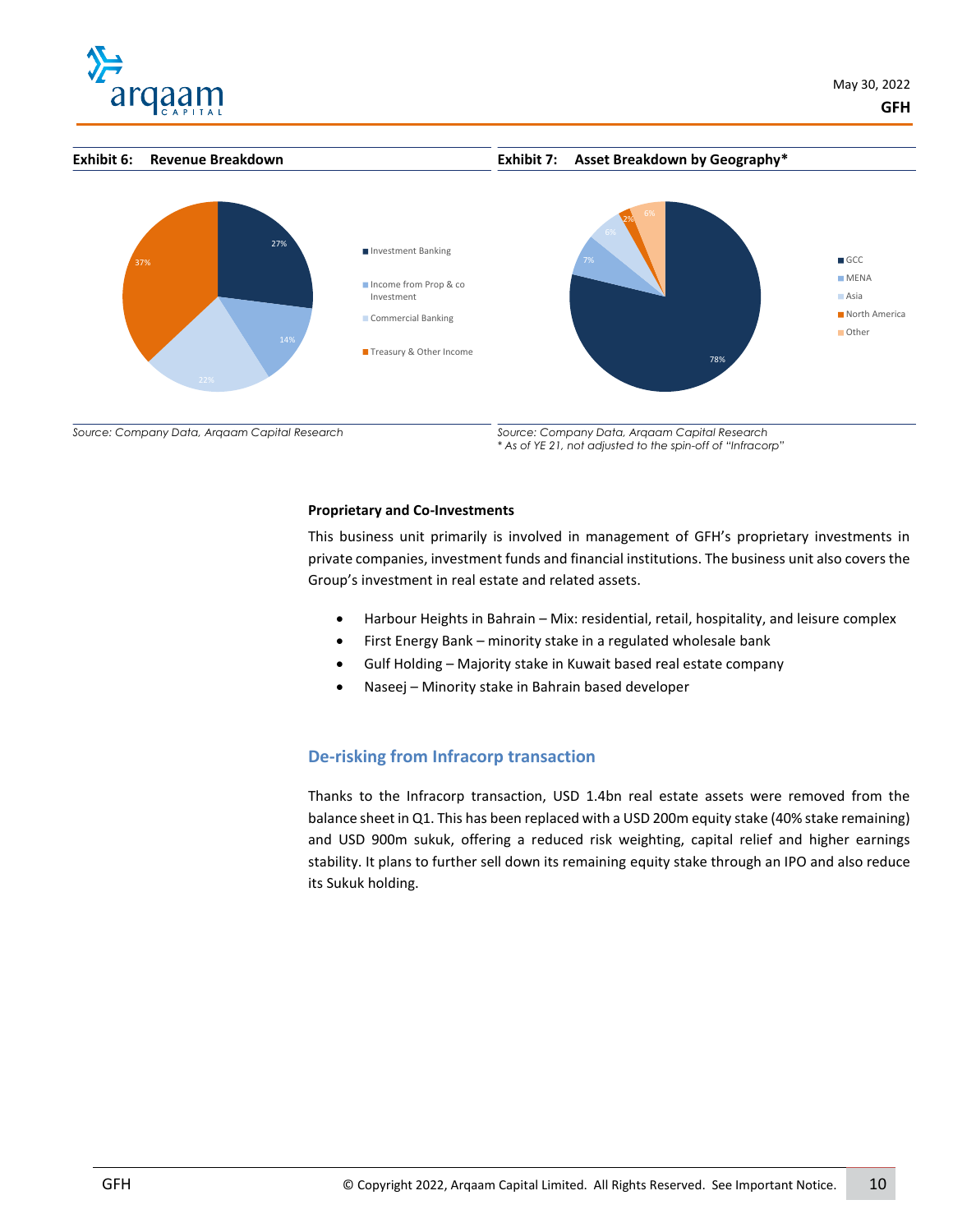

#### **Exhibit 8: Impact Infracorp transaction**

|                                       | 31-Mar-22 |
|---------------------------------------|-----------|
| Assets                                |           |
| Cash and bank balance                 | 80,119    |
| Treasury portfolio                    | 50,912    |
| financing assets                      | 38,100    |
| Real estate investment                | 847,221   |
| Proprietary investment                | 67,861    |
| Co-investments                        | 120,735   |
| Receivables & prepayments             | 87,645    |
| Property and equipments               | 81,200    |
| Total                                 | 1,373,793 |
| <b>Liabilities</b>                    |           |
| Term financing                        | 24,467    |
| Payables and accruals                 | 108,032   |
| <b>Total</b>                          | 132,499   |
| <b>Non-controlling interest</b>       | 141,294   |
| Net assets transferred                | 1,100,000 |
| Consideration on the date of transfer |           |
| Equity in Infracorp                   | 200,000   |
| Hybrid perpetual sukuk                | 900,000   |
|                                       | 1,100,000 |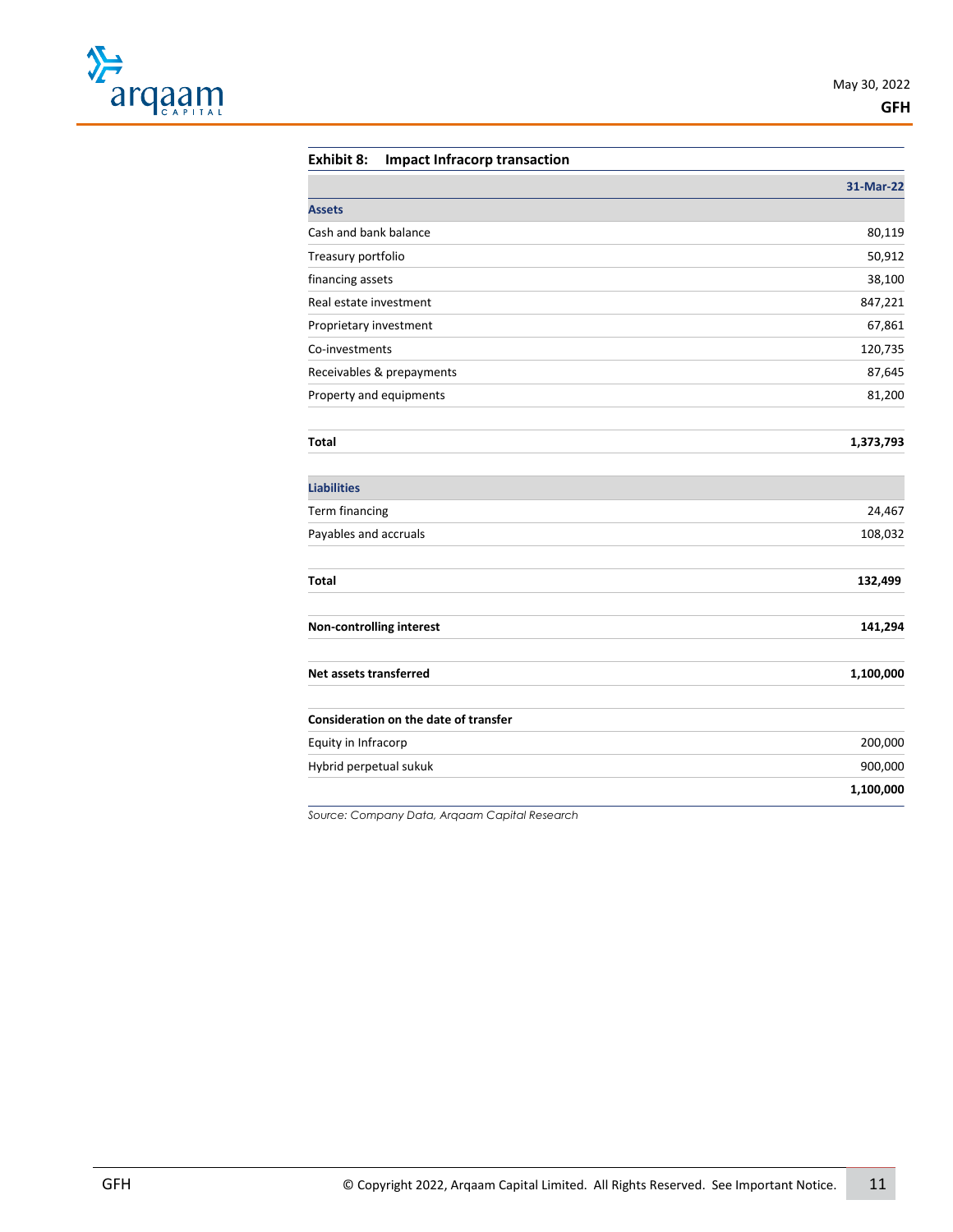

# **Strategic Vision based on growing Asset base and AUM, and optimizing return through improving existing business lines**

- **The group plans to grow its asset base and AUM to USD25bn by YE 25 through i) organic growth, via creating strategic PE platforms (i.e., GFH's education investment arm Britus Education) and ii) inorganic growth, via acquiring strategic businesses (i.e., partnership with Roebuck Asset Management to strength footprint in UK).**
- **The group plans to improve return generation by enhancing existing business lines though i) the deconsolidation of Infracorp (60% of GFH's equity sold) and spin-off of RE and infrastructure assets to Infracorp to accelerate growth and development, ii) refocusing on financial assets across the rest of the group, iii) enhancing KHCB's asset base following full acquisition, iv) expand treasury operations and investment banking, and v) expand international footprint.**
- **GFH plans to deliver further shareholder value through cross listing shares on ADX and Tadawul, while also obtaining a new license in Abu Dhabi Global Market.**



*Source: Company Data, Arqaam Capital Research*

*Source: Company Data, Arqaam Capital Research*



#### **Exhibit 11: RoA evolution**

*Source: Company Data, Arqaam Capital Research*



**Exhibit 12: Net profit margin**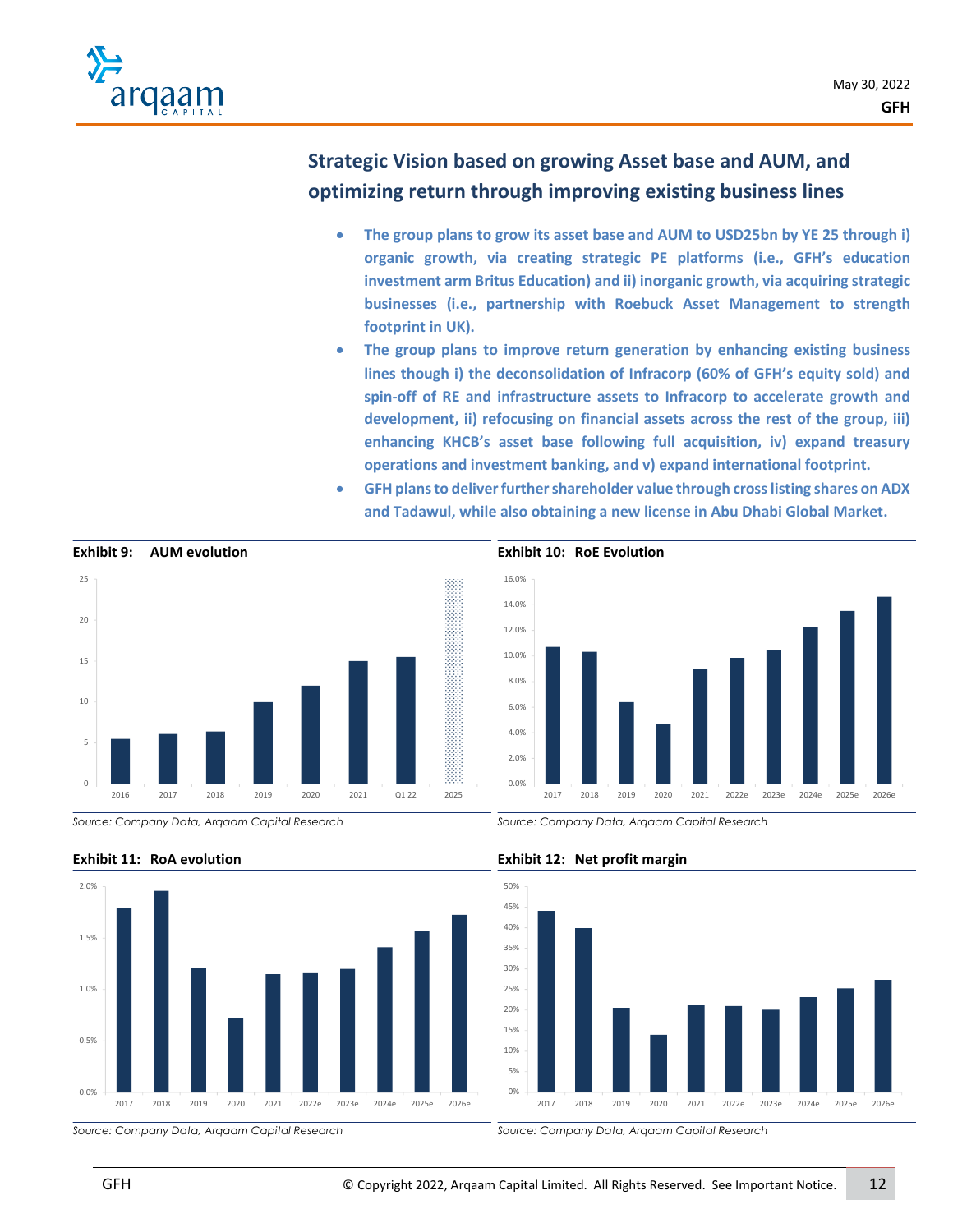# arqaam

**Exhibit 13: EBITDA margin**

# 0% 10% 20% 30% 40% 50% 60% 70% 80% 90% 2017 2018 2019 2020 2021 2022e 2023e 2024e 2025e 2026e

**Exhibit 14: Operating profit margin**



*Source: Company Data, Arqaam Capital Research*



*Source: Company Data, Arqaam Capital Research*



*Source: Company Data, Arqaam Capital Research*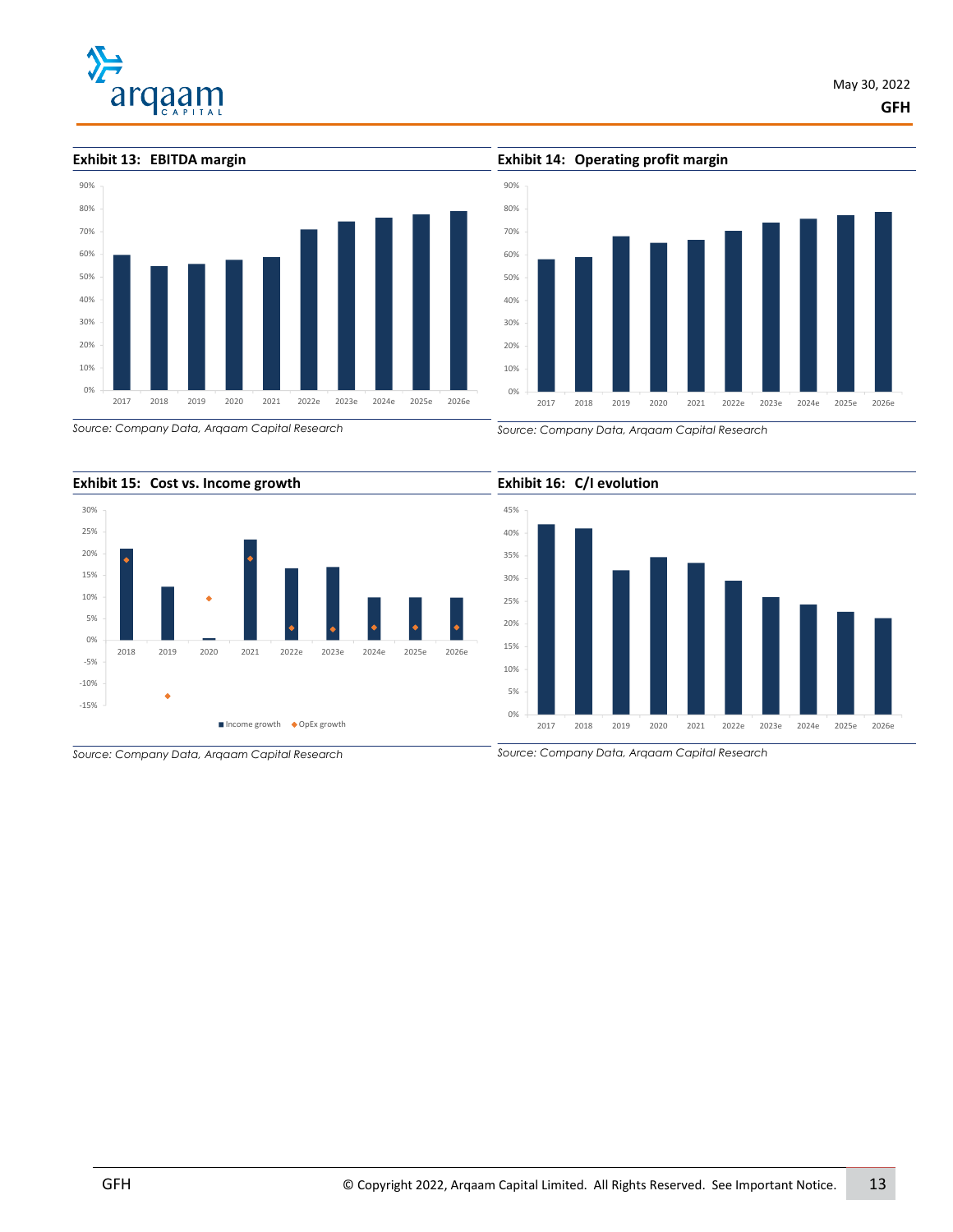

# **DuPont Analysisfor KHCB – return generation supported by funded income and operating efficiency**

- **KHCB reported higher than sector average RoE of 7.0% in 2021 (vs. 5.3%) on the back of i) slightly higher NII/AA (2.15% vs. 2.07%) and ii) higher operating efficiency with OpEx/AA of 1.04% (vs. 1.58%), together offsetting weaker non-NII (0.32% vs. 0.63%) and higher credit cost with Provisions/AA of 0.44% (vs. 0.36%).**
- **Further room to improve RoE with KHCB's equity multiplier sitting slightly below sector average (7.1x vs. 7.4x).**
- **Higher credit cost than sector average is explained by a higher stage 3 loans share of total book (8.9% vs. 6.6%), despite improvement in asset quality following the clean-up exercise in recent years.**



*Source: Company Data, Arqaam Capital Research*

*Source: Company Data, Arqaam Capital Research*



## **Exhibit 19: Equity Multiplier**

*Source: Company Data, Arqaam Capital Research*

GIB NBB ABC KHCB AUB BDB

*Source: Company Data, Arqaam Capital Research*

0.0 1.0 2.0 3.0 4.0 5.0 6.0 7.0 8.0 9.0 10.0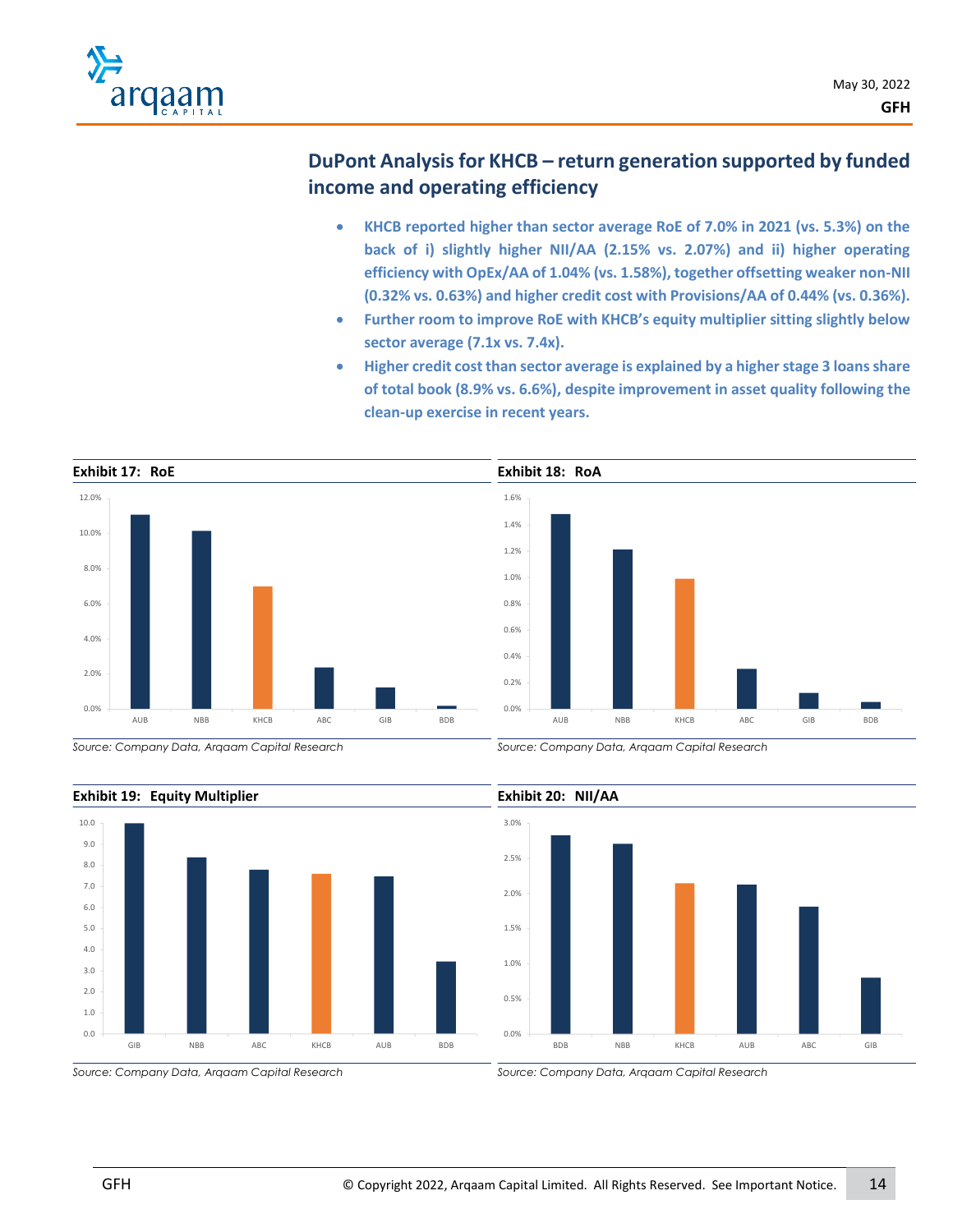



*Source: Company Data, Arqaam Capital Research*





*Source: Company Data, Arqaam Capital Research*

*Source: Company Data, Arqaam Capital Research*

#### **Exhibit 24: Stage 3% of total book**



*Source: Company Data, Arqaam Capital Research \*Q1 22 data for KHCB*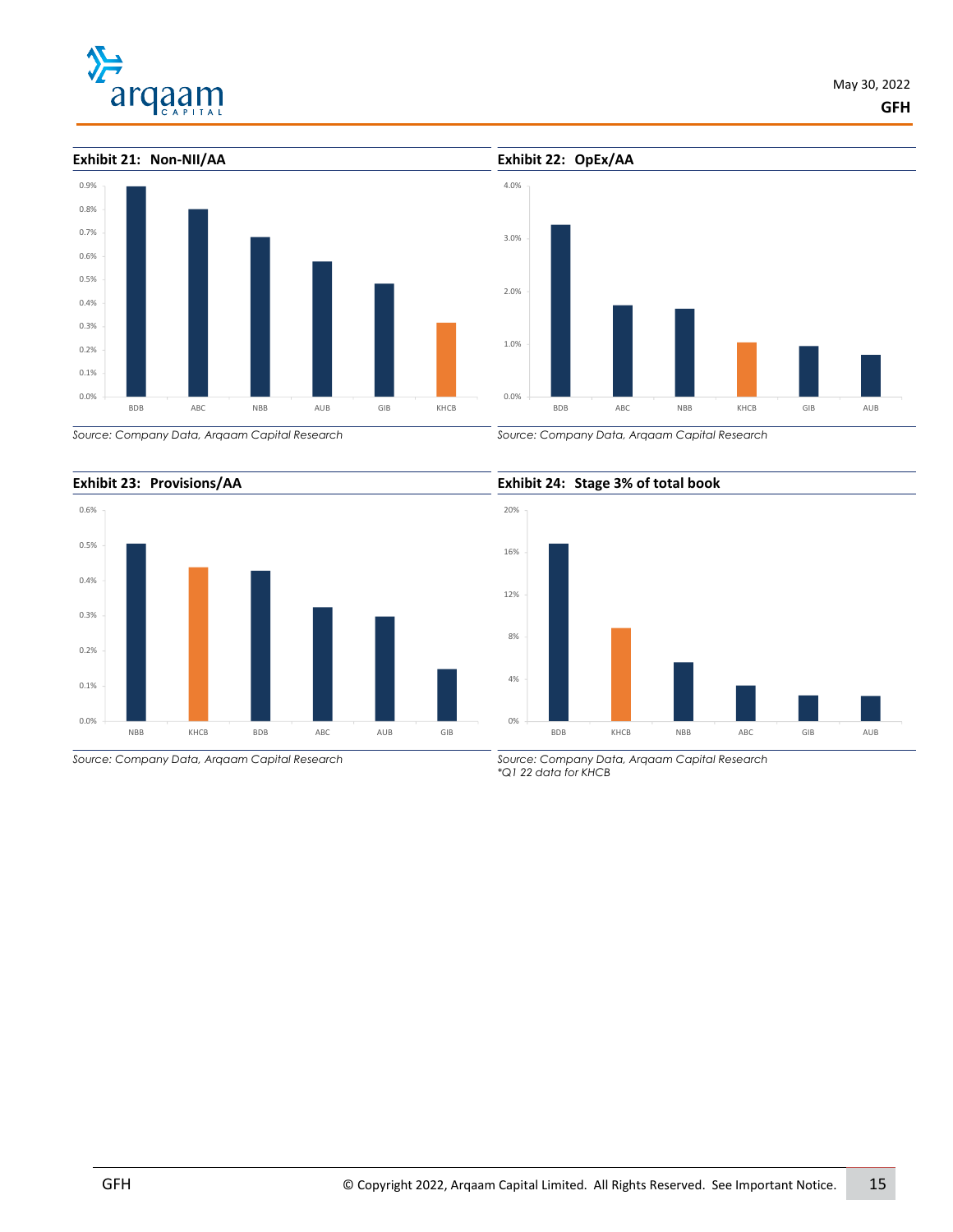

# **Significant hidden value in real estate portfolio, low stage 2 coverage justified by strong collateral**

- **The valuation of real estate is largely at cost, and we identify a USD 173m markto-market gain on the property investment book (11% of our FV) that is not reflected in GFH's shareholders' equity (2.4% of RWAs FY 22e), with a fair value of USD 766.8m vs a book value of USD 593m, albeit mostly comprised of land.**
- **GFH's stage 1, 2 and 3 shares of total book stood at c. 85%, 8% and 7%, respectively, as of Q1 22, with corresponding coverages of 1.8%, 4.5% and 40.6%. We calculate a provisioning deficit of -137bps vs. our standard acid test (1% for stage 1, 12% for stage 2 and 60% for stage 3, unadjusted for collateral).**
- **However, the collateral is strong increasing total stage 3 coverage to 82.6% vs. cash coverage of 41.7% and stage 2 to 24.6% from 2.8% YE 21.**
- **We expect a mid-cycle CoR of 90bps CoR. However, the financing book represents only 18% of total assets as of Q1 22.**



*Source: Company Data, Arqaam Capital Research*





*\* as % of Treasury, Investment, and receivables*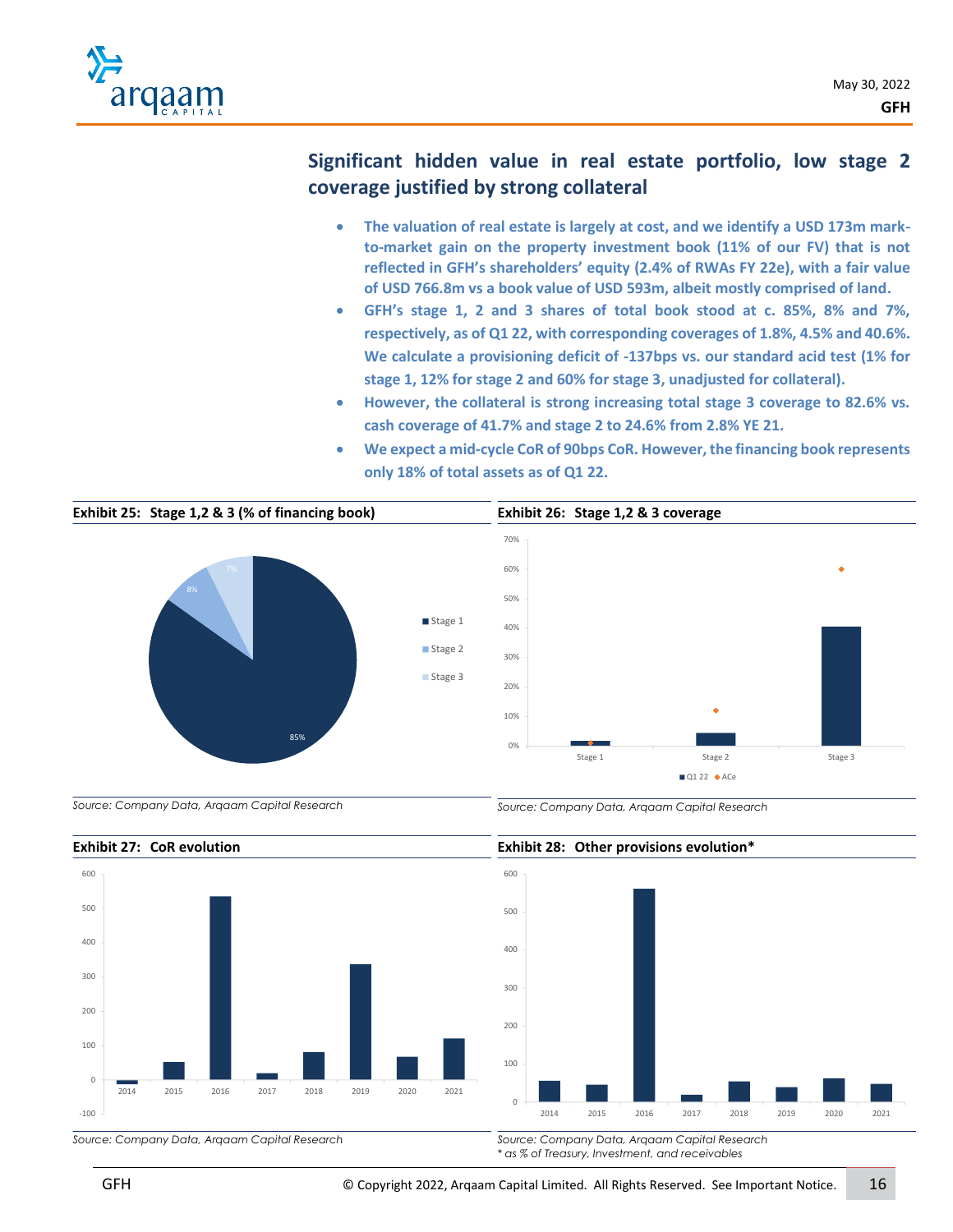





*Source: Company Data, Arqaam Capital Research*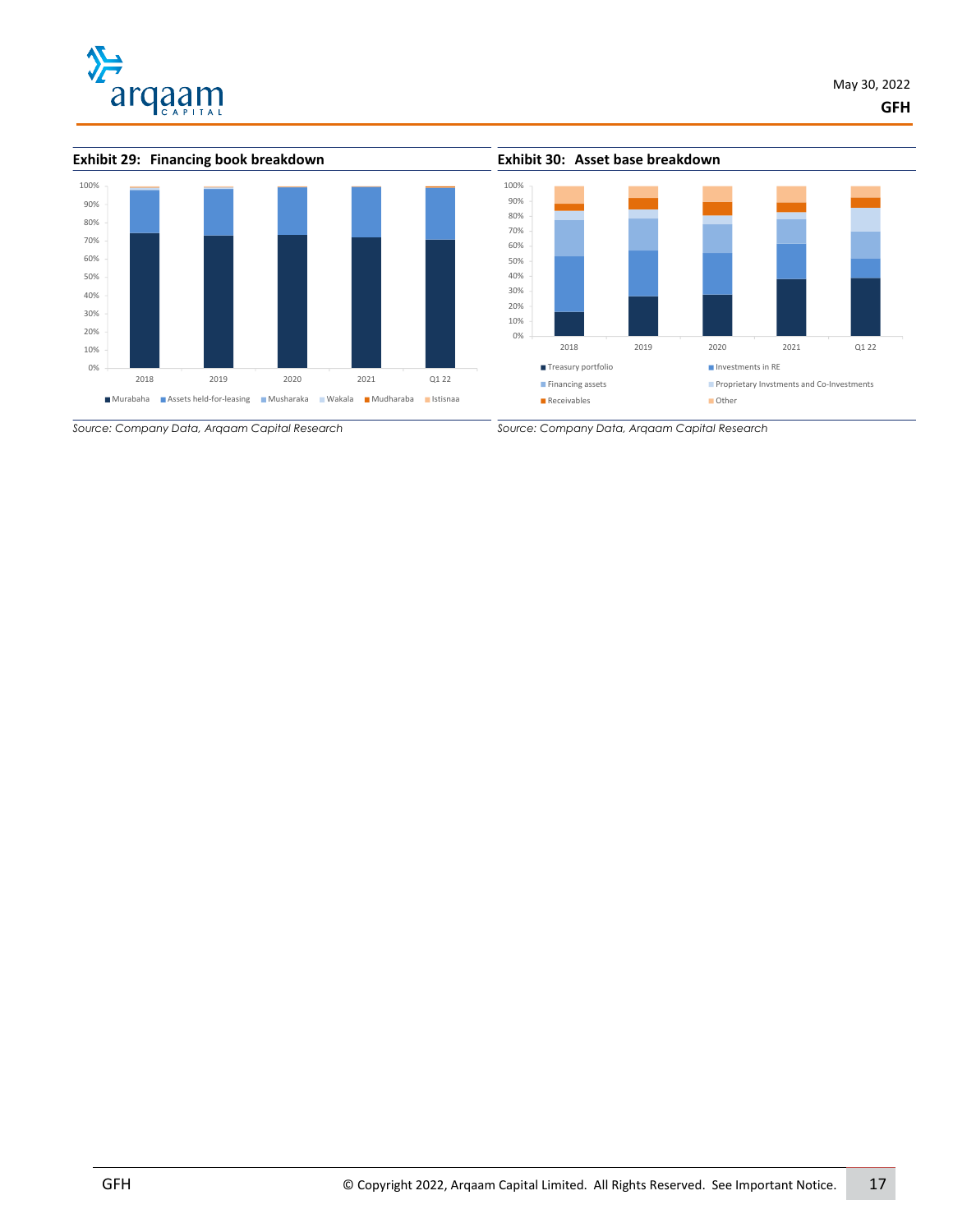

# **Stable capital base but some liquidity exposure, due to pressure from growing balance sheet and, LT and illiquid nature of RE and infrastructure assets**

- **CET1 improved to 14.5% and CAR to 15.0% up from 12.9% and 13.5% YE 21 as the the Infracorp transaction hasreduced RWAs by USD 800m, or c 10%. vs. minimum regulatory requirements of 12.5% and 10.5% for CAR and T1, respectively.**
- **The Sukuk ADT1 of USD 300m would improve capital ratios by 2.4%.**

**Exhibit 32: Net debt/ Equity\*** 

• **GFH's liquidity profile also improved as it reduced its real estate exposure. NSFR and LCR stood at 97% and 221% by YE 21, respectively. The USD 500m raised from the sukuk in 2020 has contributed to 11pt to GFH's NSFR.** 

**Exhibit 31: Healthy CAR though under pressure from growing balance sheet and high RW for RE and infrastructure**





*Source: Company Data, Arqaam Capital Research \*FY 18 growth: -25%*



*Source: Company Data, Arqaam Capital Research*

*Source: Company Data, Arqaam Capital Research*

2019 2020 2021

**Exhibit 34: NSFR**

0%

20%

40%

60%

80%

100%

*Source: Company Data, Arqaam Capital Research \*Net debt = total financing – Cash (excl. cash in CB)*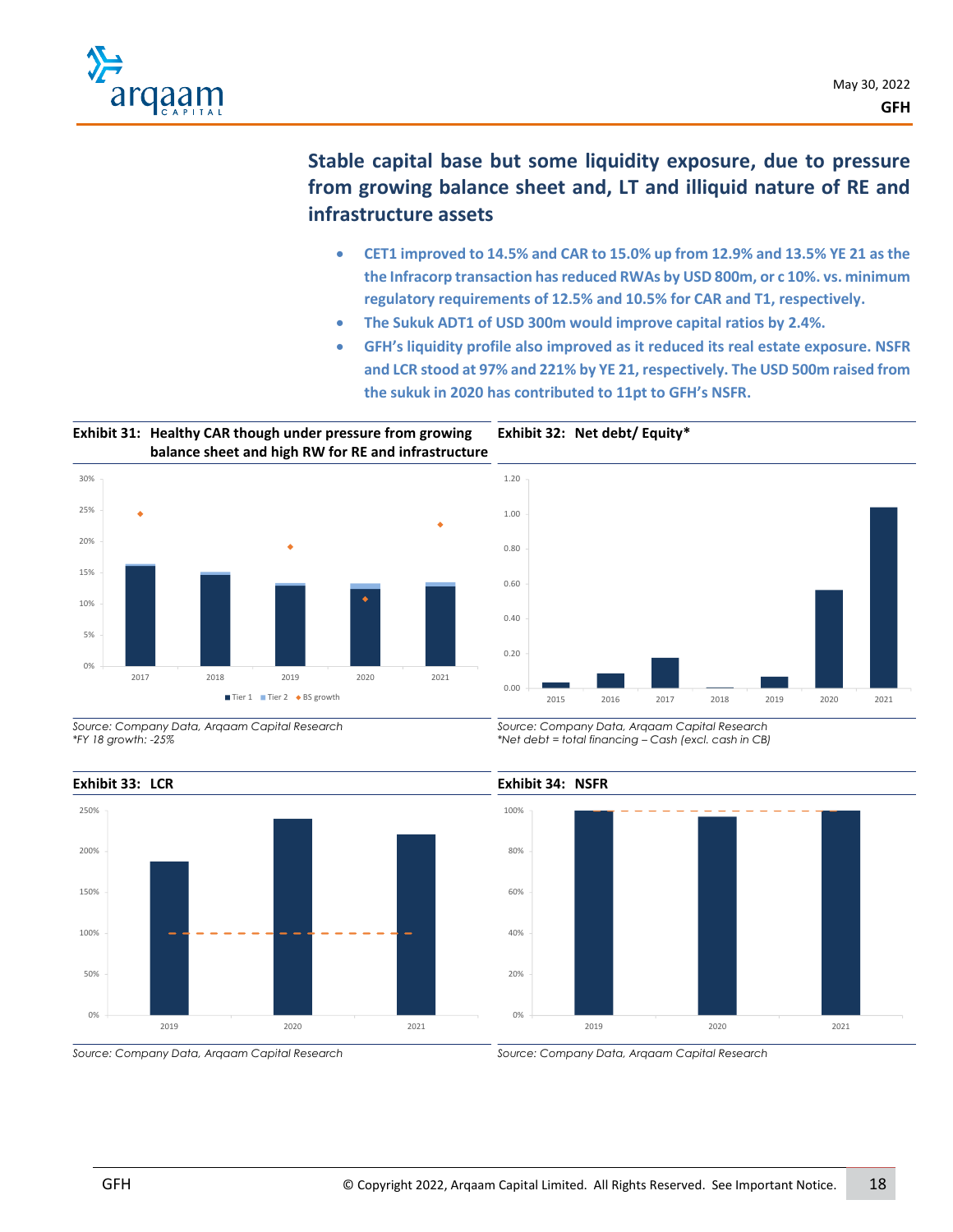

# **De-risking (capital relief, higher earnings stability) and new listing on ADX yet to be reflected in the valuation**

- **Stock is trading in line with historical average, at 20% premium to tNAV despite higher earnings resilience and ambitious targets to improve the return profile.**
- **Premium to tNAV is ahead of HRHO (Core Buy, TP EGP 23.7), but GFH trades at a discount to Shuaa (NR), albeit mostly because of capitalized goodwill, while GFH does not carry intangibles on its balance sheet.**
- **The stock traded at a >50% discount to the Bahraini banking sector, albeit skewed by KFH's bid for AUB, the largest bank in Bahrain.**
- **We expect the ADX listing to increase the liquidity of the shares and further enhance the visibility of the stock.**

The stock trades at 1.2x P/tNAV in line with its historical average, and still does not fully recognize the de-risking of the company (RWAs cut by USD 800m), the enhanced capital and liquidity buffers (RWA reduction, potential new ADT1) and higher earnings resilience (with real estate exposure halved to 13% of assets).

EFG-Hermes trades also at a small premium to tNAV, which Shuaa trades at a significant premium, largely reflecting the large, capitalized goodwill. The Bahraini banking sector trades at a P/tNAV 2.2x. albeit skewed by KFH's ongoing bid for AUB, Bahrain's largest bank.

|                | Mkt. Cap. | <b>CCY</b> | Mkt Cap. | <b>ADTV</b> | <b>Share</b> |            | P/E(x) |            | P/tNAV(x)  |            | <b>RoE</b> (%) |            | DVD yield (%) | <b>EPS Growth (%)</b> |           |            | NAV Growth (%) |
|----------------|-----------|------------|----------|-------------|--------------|------------|--------|------------|------------|------------|----------------|------------|---------------|-----------------------|-----------|------------|----------------|
| <b>Company</b> | (USDm)    |            | (m)      | (USDm)      | price        | <b>20A</b> | 21A    | <b>20A</b> | <b>21A</b> | <b>20A</b> | <b>21A</b>     | <b>20A</b> | 21A           | <b>20A</b>            | 21A       | <b>20A</b> | <b>21A</b>     |
| GFH            | 1,188     | <b>USD</b> | 1,188    | 0.21        | 0.310        | 12.0       | 13.0   | 0.6        | 1.2        | 4.7        | 9.0            | 5.49       | 1.47          | $-31.1$               | 89.9      | $-8.6$     | 5.0            |
| AUB            | 9,977     | <b>USD</b> | 9,977    | 0.35        | 0.895        | 17.7       | 16.6   | 2.1        | 2.4        | 10.1       | 13.4           | 5.98       | 1.28          | $-34.3$               | 36.7      | $-6.2$     | 11.7           |
| <b>NBB</b>     | 3,416     | <b>BHD</b> | 1,288    | 0.08        | 0.627        | 19.7       | 22.8   | 2.3        | 2.6        | 10.1       | 10.3           | 3.61       | 2.75          | $-16.2$               | $-0.3$    | $-2.7$     | 1.6            |
| ABC            | 927       | <b>USD</b> | 927      | 0.01        | 0.298        | <b>NA</b>  | 12.5   | 0.2        | 0.3        | $-2.3$     | 2.6            | 6.38       | 6.38          | <b>NA</b>             | <b>NA</b> | $-6.5$     | 2.7            |
| <b>EFG</b>     | 786       | EGP        | 14,625   | 2.39        | 15.03        | 8.6        | 9.9    | 0.9        | 1.1        | 9.6        | 10.3           | 5.77       | 5.77          | $-5.3$                | 5.8       | $-0.2$     | 1.2            |
| SHUAA          | 365       | AED        | 1,341    | 0.61        | 0.529        | 13.5       | 108.7  | 6.9        | 7.2        | 8.48       | 1.65           | <b>NA</b>  | 4.38          | 400                   | -80       | 1.7        | $-2.4$         |
| <b>Bahrain</b> | 16,660    |            |          | 4           |              |            |        | 2.2        | 2.5        | 6.8        | 7.9            | 5.4        | 3.7           |                       |           |            |                |

*Source: Company Data, Arqaam Capital Research*

#### **Exhibit 36: P/BV vs. RoAE**



# **Exhibit 37: DPO ratio**



*Source: Company Data, Arqaam Capital Research*

**Exhibit 35: Peer Group valuation**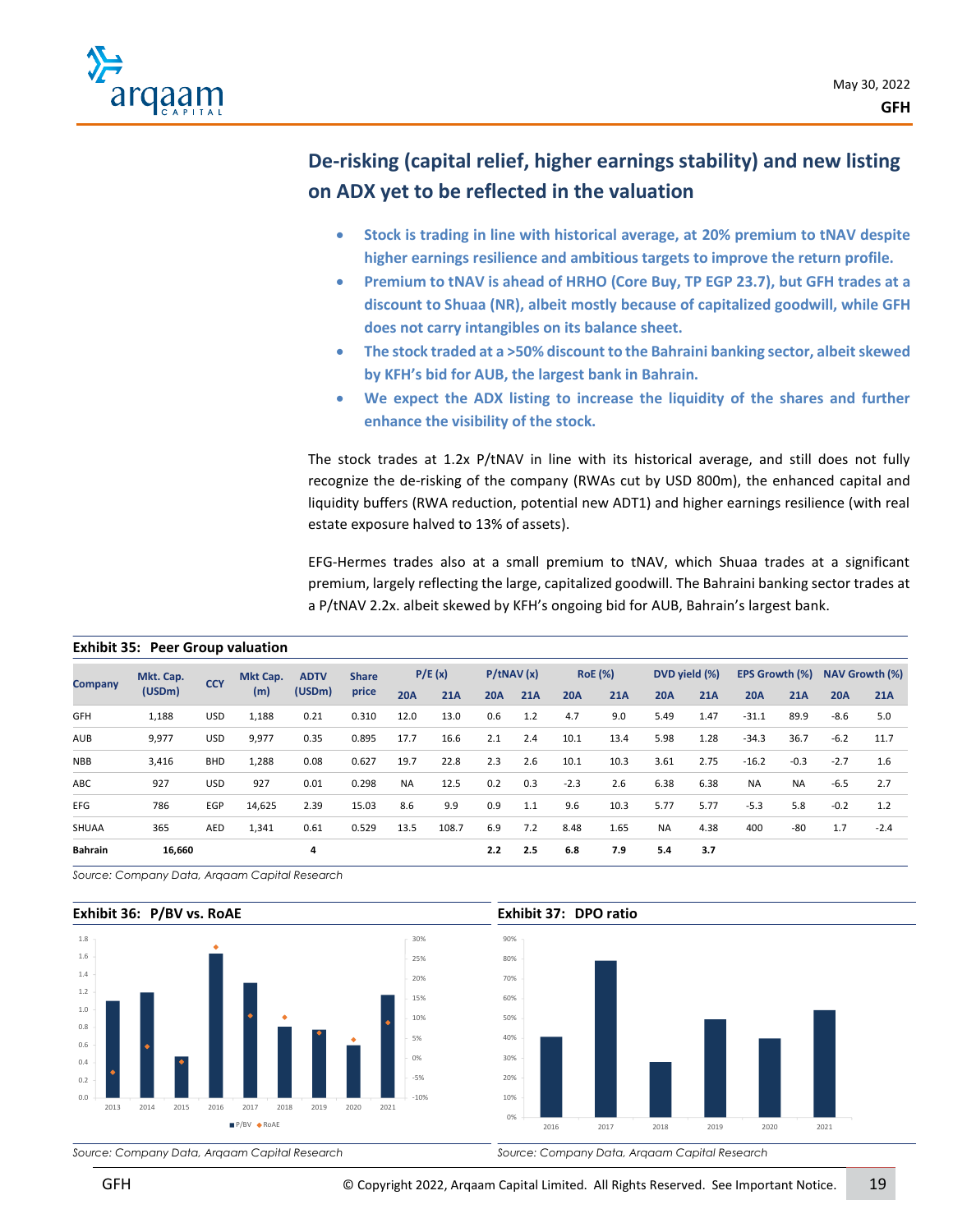

# **Divisional forecasts**

#### **Exhibit 38: Real Estate**

| 2017      | 2018      | 2019      | 2020         | 2021      | 2022e    | 2023e   | 2024e   | 2025e   | 2026e   |
|-----------|-----------|-----------|--------------|-----------|----------|---------|---------|---------|---------|
|           |           |           |              |           |          |         |         |         |         |
| 14.893    | 102.812   | 40.416    | 19.457       | 29.844    | 18.609   | 18.656  | 18.702  | 18.796  | 18,909  |
| 9.931     | 16.124    | 21,636    | 21,628       | 15,801    | 9,305    | 9,328   | 9,351   | 9,398   | 9,454   |
| 4,962     | 86.688    | 18.780    | $-2,171$     | 14,043    | 9,305    | 9,328   | 9,351   | 9,398   | 9,454   |
|           |           |           |              |           |          |         |         |         |         |
| 1.556.265 | 2.035.664 | 1,890,067 | 1.746.751    | 1.758.446 | 930,455  | 932,781 | 935,113 | 939,789 | 945,427 |
| 680.103   | 1.238.147 | 331.077   | 256.879      | 159.790   | 25,360   | 18,358  | 11,339  | 6,617   | 2,801   |
| 876.162   | 797.517   | 1.558.990 | 1,489,872    | 1.598.656 | 905,095  | 914.423 | 923.774 | 933.172 | 942,626 |
|           |           |           |              |           |          |         |         |         |         |
|           |           |           |              | 0.8%      | 0.7%     | 1.0%    | 1.0%    | 1.0%    | 1.0%    |
| 0.6%      | 10.4%     | 1.6%      | $-0.1%$      | 0.9%      | 0.7%     | 1.0%    | 1.0%    | 1.0%    | 1.0%    |
|           | 0.3%      |           | 1.0%<br>4.8% |           | $-0.1\%$ |         |         |         |         |

*Source: Company Data, Arqaam Capital Research*

#### **Exhibit 39: Investment banking**

| <b>Investment Banking</b> | 2017    | 2018    | 2019      | 2020    | 2021      | 2022e     | 2023e     | 2024e     | 2025e     | 2026e     |
|---------------------------|---------|---------|-----------|---------|-----------|-----------|-----------|-----------|-----------|-----------|
| Revenue                   | 135.490 | 68.370  | 95.851    | 80.631  | 110.387   | 121.426   | 133.568   | 146.925   | 161.618   | 185,860   |
| Expense                   | 35,435  | 37,888  | 52,709    | 69,152  | 73.943    | 78.927    | 86,819    | 95,501    | 105,051   | 117,092   |
| Net income                | 100,055 | 30,482  | 43,142    | 11,479  | 36.444    | 42,499    | 46,749    | 51,424    | 56,566    | 68,768    |
| Assets                    | 468.122 | 686.688 | 539.236   | 929.392 | 1.068.340 | 1,153,807 | 1,246,112 | 1,345,801 | 1,453,465 | 1,569,742 |
| Liabilities               | 217.881 | 558.787 | 590.478   | 615.022 | 576.991   | 619.959   | 665.515   | 713.780   | 764.878   | 812,387   |
| Equity                    | 250.241 | 127.901 | $-51.242$ | 314.370 | 491.349   | 533.848   | 580.597   | 632,021   | 688.587   | 757,355   |
| RoA                       | 21.4%   | 5.3%    | $7.0\%$   | $1.6\%$ | 3.6%      | 3.8%      | 3.9%      | 4.0%      | 4.0%      | 4.5%      |
| RoE                       | 40.0%   | 16.1%   | 112.6%    | 8.7%    | 9.0%      | 8.3%      | 8.4%      | 8.5%      | 8.6%      | 9.5%      |

*Source: Company Data, Arqaam Capital Research*

#### **Exhibit 40: Commercial banking**

| <b>Commercial Banking</b> | 2017         | 2018         | 2019                | 2020            | 2021         | 2022e        | 2023e        | 2024e        | 2025e        | 2026e        |
|---------------------------|--------------|--------------|---------------------|-----------------|--------------|--------------|--------------|--------------|--------------|--------------|
| Revenue                   | 56.085       | 55,350       | 67.790              | 65,313          | 71,825       | 79.876       | 89.861       | 100,932      | 117,391      | 131,311      |
| Expense                   | 44.815       | 49.641       | 107.649             | 44.343          | 43.144       | 46.328       | 52.119       | 56,522       | 58.696       | 65,655       |
| <b>Net income</b>         | 11.270       | 5.709        | $-39.859$           | 20.970          | 28.681       | 33.548       | 37.742       | 44.410       | 58,696       | 65,655       |
| Assets                    | 2.071.510    | 2.246.159    | 2.492.711           | 2.693.884       | 3,095,984    | 3,328,183    | 3.594.437    | 3.881.992    | 4.192.552    | 4.527.956    |
| Liabilities               | 1.681.661    | 1.713.849    | 2.116.362           | 2,017,852       | 2,355,396    | 2,554,047    | 2,782,560    | 3.025.705    | 3.277.568    | 3.547.317    |
| Equity                    | 389.849      | 532.310      | 376.349             | 676.032         | 740.588      | 774.136      | 811.878      | 856.288      | 914.983      | 980,639      |
| RoA<br>RoE                | 0.5%<br>2.9% | 0.3%<br>1.2% | $-1.7\%$<br>$-8.8%$ | $0.8\%$<br>4.0% | 1.0%<br>4.0% | 1.0%<br>4.4% | 1.1%<br>4.8% | 1.2%<br>5.3% | 1.5%<br>6.6% | 1.5%<br>6.9% |
|                           |              |              |                     |                 |              |              |              |              |              |              |

*Source: Company Data, Arqaam Capital Research*

#### **Exhibit 41: Corporate and treasury**

|                               | _______________ |           |           |           |           |                                           |              |              |                           |           |
|-------------------------------|-----------------|-----------|-----------|-----------|-----------|-------------------------------------------|--------------|--------------|---------------------------|-----------|
| <b>Corporate and treasury</b> | 2017            | 2018      | 2019      | 2020      | 2021      | 2022e                                     | 2023e        | 2024e        | 2025e                     | 2026e     |
| Revenue                       | 5,180           | 23.220    | 117,555   | 157.993   | 186.953   | 195.421                                   | 243.819      | 322,456      | 350.567                   | 377,027   |
| Expense                       | 18.279          | 31,050    | 86,035    | 138,928   | 173.243   | 176,961                                   | 227,562      | 287,987      | 307,580                   | 321,544   |
| <b>Net income</b>             | $-13.099$       | $-7.830$  | 31.520    | 19.065    | 13.710    | 18.460                                    | 16,257       | 34.469       | 42.988                    | 55,483    |
|                               |                 |           |           |           |           |                                           |              |              |                           |           |
| Assets                        | 14.560          | 20.854    | 1.023.259 | 1.216.836 | 2,160,916 | 3,317,936                                 | 3,655,481    | 4.020.210    | 4.411.960                 | 4.834.462 |
| Liabilities                   | 35.019          | 55.804    | 1.614.485 | 2.511.046 | 3,823,388 | 4,442,549                                 | 4,806,689    | 5.180.093    | 5,579,882                 | 6.009.696 |
| Equity                        | $-20.459$       | $-34.950$ |           |           |           | -591.226 -1.294.210 -1.662.472 -1.124.613 | $-1,151,208$ | $-1,159,883$ | $-1.167.922$ $-1.175.234$ |           |
|                               |                 |           |           |           |           |                                           |              |              |                           |           |
| RoA                           | $-90.0\%$       | $-44.2%$  | 6.0%      | 1.7%      | 0.8%      | 0.7%                                      | 0.5%         | 0.9%         | 1.0%                      | 1.2%      |
| RoE                           | 64.0%           | 28.3%     | $-10.1%$  | $-2.0%$   | $-0.9%$   | $-1.3%$                                   | $-1.4%$      | $-3.0%$      | $-3.7%$                   | $-4.7%$   |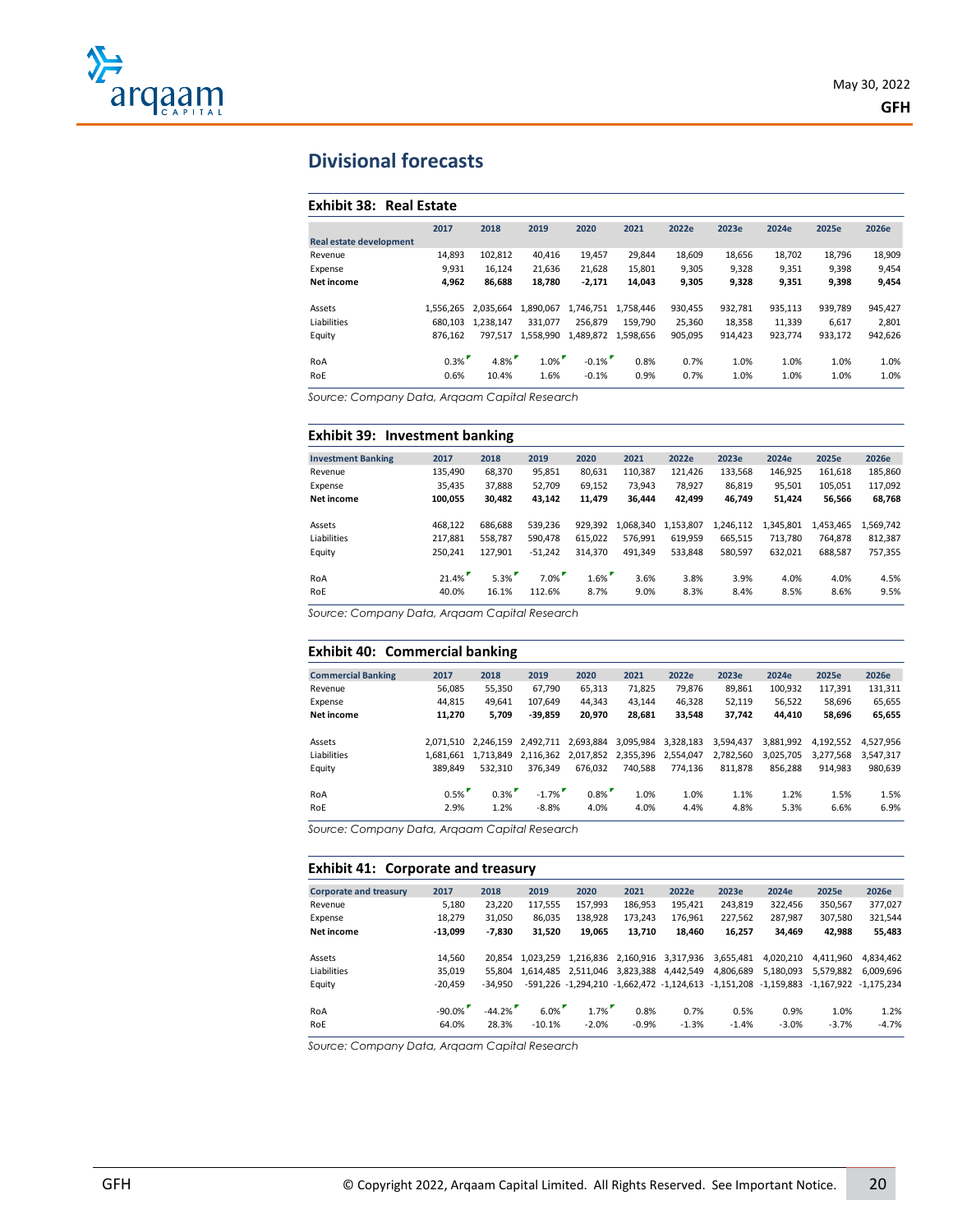

#### **Exhibit 42: Group**

| Group       | 2017      | 2018      | 2019      | 2020      | 2021      | 2022e               | 2023e     | 2024e     | 2025e                                      | 2026e                |
|-------------|-----------|-----------|-----------|-----------|-----------|---------------------|-----------|-----------|--------------------------------------------|----------------------|
| Revenue     | 211.648   | 249.752   | 321,612   | 323,394   | 399.009   | 415,332             | 485,903   | 589,015   | 648,372                                    | 713,106              |
| Expense     | 108.460   | 134.703   | 268.029   | 274,051   | 306,131   | 311,521             | 375,829   | 449,361   | 480,725                                    | 513,746              |
| Net income  | 103.188   | 115.049   | 53,583    | 49,343    | 92,878    | 103.812             | 110,075   | 139,654   | 167,647                                    | 199,361              |
|             |           |           |           |           |           |                     |           |           |                                            |                      |
| Assets      | 4.110.457 | 4.989.365 | 5.945.273 | 6,586,863 |           | 8,083,686 8,730,381 |           |           | 9,428,811 10,183,116 10,997,766 11,877,587 |                      |
| Liabilities | 2.614.664 | 3.566.587 | 4.652.402 | 5,400,799 |           | 6,915,565 7,641,915 | 8,273,122 | 8,930,917 |                                            | 9.628.945 10.372.201 |
| Equity      | 1.495.793 | 1.422.778 | 1,292,871 | 1,186,064 | 1,168,121 | 1,088,466           | 1,155,689 | 1,252,199 | 1.368.820                                  | 1.505.386            |
| RoA         | 2.5%      | 2.5%      | 1.0%      | 0.8%      | 1.3%      | 1.2%                | 1.2%      | 1.4%      | 1.6%                                       | 1.7%                 |
| RoE         | 6.9%      | 7.9%      | 3.9%      | 4.0%      | 7.9%      | 9.2%                | 9.8%      | 11.6%     | 12.8%                                      | 13.9%                |
|             |           |           |           |           |           |                     |           |           |                                            |                      |

*Source: Company Data, Arqaam Capital Research*

#### **Exhibit 43: Breakdown**

| <b>Revenue contribution</b>    | 2017   | 2018  | 2019   | 2020  | 2021 | 2022e | 2023e | 2024e | 2025e | 2026e |
|--------------------------------|--------|-------|--------|-------|------|-------|-------|-------|-------|-------|
| Real estate development        | 7%     | 41%   | 13%    | 6%    | 7%   | 4%    | 4%    | 3%    | 3%    | 3%    |
| <b>Investment Banking</b>      | 64%    | 27%   | 30%    | 25%   | 28%  | 29%   | 27%   | 25%   | 25%   | 26%   |
| <b>Commercial Banking</b>      | 26%    | 22%   | 21%    | 20%   | 18%  | 19%   | 18%   | 17%   | 18%   | 18%   |
| Corporate and treasury         | 2%     | 9%    | 37%    | 49%   | 47%  | 47%   | 50%   | 55%   | 54%   | 53%   |
|                                | 100%   | 100%  | 100%   | 100%  | 100% | 100%  | 100%  | 100%  | 100%  | 100%  |
| <b>Net income contribution</b> |        |       |        |       |      |       |       |       |       |       |
| Real estate development        | 5%     | 75%   | 35%    | $-4%$ | 15%  | 9%    | 8%    | 7%    | 6%    | 5%    |
| <b>Investment Banking</b>      | 97%    | 26%   | 81%    | 23%   | 39%  | 41%   | 42%   | 37%   | 34%   | 34%   |
| <b>Commercial Banking</b>      | 11%    | 5%    | $-74%$ | 42%   | 31%  | 32%   | 34%   | 32%   | 35%   | 33%   |
| Corporate and treasury         | $-13%$ | $-7%$ | 59%    | 39%   | 15%  | 18%   | 15%   | 25%   | 26%   | 28%   |
|                                | 100%   | 100%  | 100%   | 100%  | 100% | 100%  | 100%  | 100%  | 100%  | 100%  |
| <b>Asset contribution</b>      |        |       |        |       |      |       |       |       |       |       |
| Real estate development        | 38%    | 41%   | 32%    | 27%   | 22%  | 11%   | 10%   | 9%    | 9%    | 8%    |
| <b>Investment Banking</b>      | 11%    | 14%   | 9%     | 14%   | 13%  | 13%   | 13%   | 13%   | 13%   | 13%   |
| <b>Commercial Banking</b>      | 50%    | 45%   | 42%    | 41%   | 38%  | 38%   | 38%   | 38%   | 38%   | 38%   |
| Corporate and treasury         | 0%     | 0%    | 17%    | 18%   | 27%  | 38%   | 39%   | 39%   | 40%   | 41%   |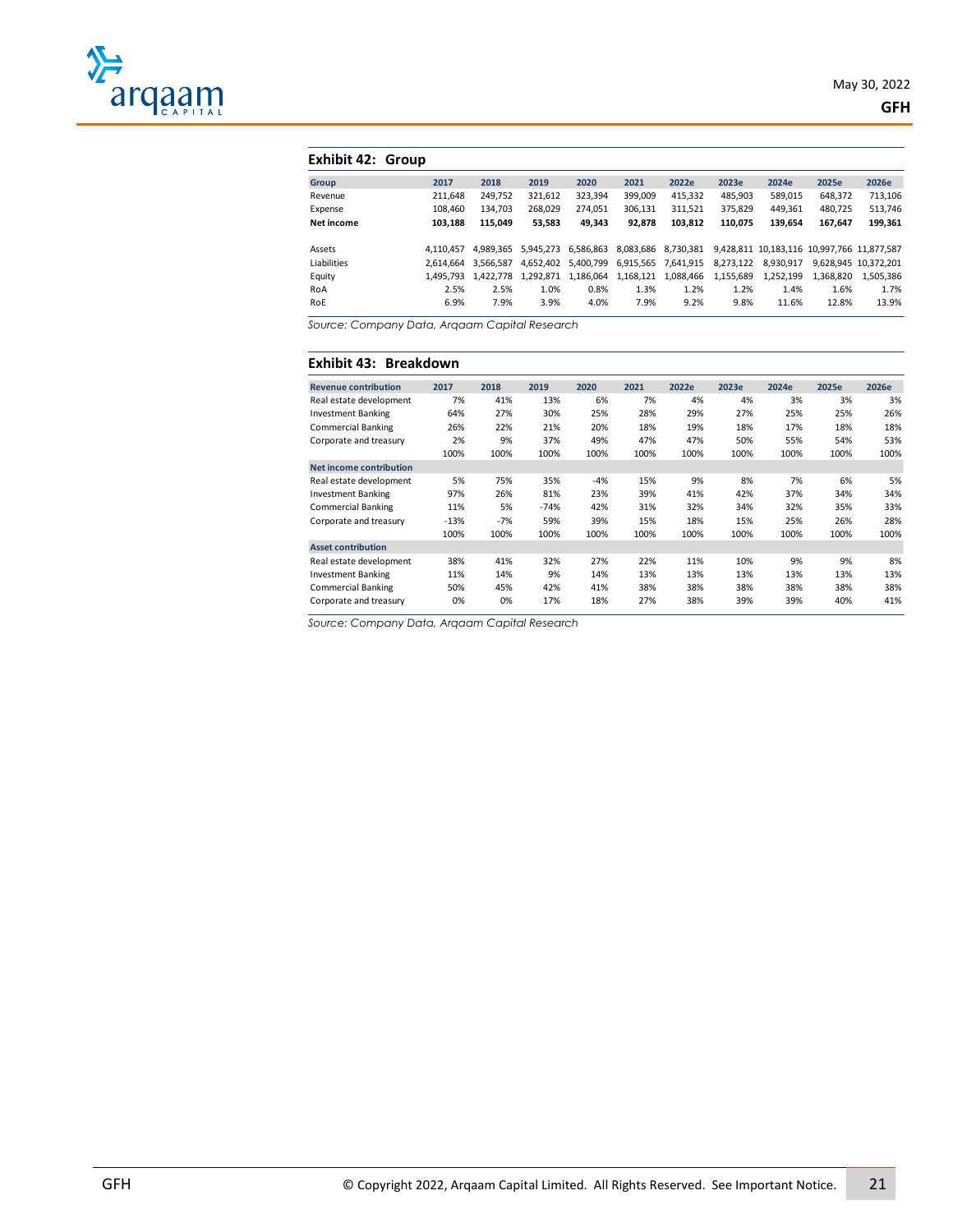

# **We set a TP of AED 1.55 or USD 0.42/share. This is based on our EVA model**.

Key assumptions: CoE of 12.4%, based on a US risk free rate of 2.8%, 10-year CDS of 359bps for Bahrain and an equity risk premium of 6% (1% reduction because of natural demand for Sharia compliant FIG stocks). We include a revaluation gain of USD 173m on its real estate assets, and a USD 19m reduction for its provision buffers.

| Year-end                                                     | 2016                     | 2017                     | 2018   | 2019           | 2020                     | 2021                     | 2022e  | 2023e                    | 2024e          | 2025e  | 2026e                    | perp   | subtotal | % of total |
|--------------------------------------------------------------|--------------------------|--------------------------|--------|----------------|--------------------------|--------------------------|--------|--------------------------|----------------|--------|--------------------------|--------|----------|------------|
| 1. DCF                                                       |                          |                          |        |                |                          |                          |        |                          |                |        |                          |        |          |            |
| Net profit                                                   | 217                      | 107                      | 114    | 66             | 45                       | 84                       | 101    | 107                      | 136            | 163    | 194                      | 201    |          |            |
| Other adjustments (comprehensive income and GW amortization) | $\overline{\phantom{a}}$ | $\sim$                   | $\sim$ | ÷.             | ÷.                       | ÷.                       | $\sim$ | $\overline{\phantom{a}}$ | $\sim$         | $\sim$ | ă.                       | $\sim$ |          |            |
| Minus: excess return excess capital                          | $\overline{7}$           | 6                        | 6      | $\overline{a}$ | $\overline{\mathbf{3}}$  | $\overline{2}$           | 5      | 9                        | 10             | 12     | 15                       | 15     |          |            |
| Risk free rate                                               | 1.50%                    | 1.50%                    | 1.50%  | 1.50%          | 1.50%                    | 1.50%                    | 2.65%  | 4.50%                    | 4.50%          | 4.50%  | 4.50%                    | 4.50%  |          |            |
| Tax shelter                                                  | u,                       | $\sim$                   | $\sim$ | ă.             | ÷.                       | $\overline{\phantom{a}}$ | $\sim$ | ÷.                       | $\sim$         | ÷.     | $\overline{\phantom{a}}$ | $\sim$ |          |            |
| Adjusted net profit                                          | 210                      | 101                      | 108    | 62             | 42                       | 82                       | 96     | 98                       | 126            | 151    | 179                      | 186    |          |            |
| Capital requirements                                         | 516                      | 1,007                    | 964    | 1,000          | 993                      | 992                      | 857    | 911                      | 969            | 1,033  | 1,101                    | 1.139  |          |            |
| RoEcC                                                        | 40.7%                    | 10.1%                    | 11.2%  | 6.2%           | 4.3%                     | 8.3%                     | 11.2%  | 10.8%                    | 13.0%          | 14.6%  | 16.3%                    | 16.3%  |          |            |
| Cost of capital                                              | 12.4%                    | 12.4%                    | 12.4%  | 12.4%          | 12.4%                    | 12.4%                    | 12.4%  | 12.4%                    | 12.4%          | 12.4%  | 12.4%                    | 12.4%  |          |            |
| Capital charge                                               | 64                       | 125                      | 120    | 124            | 123                      | 123                      | 106    | 113                      | 120            | 128    | 136                      | 141    |          |            |
| Economic profit                                              | 146                      | (24)                     | (12)   | (62)           | (81)                     | (41)                     | (10)   | (15)                     | 6              | 23     | 43                       | 44     |          |            |
| Discount factor                                              | $\overline{\phantom{a}}$ | ÷.                       | $\sim$ | $\sim$         | $\overline{\phantom{a}}$ | $\overline{\phantom{a}}$ | 1.00   | 0.89                     | 0.79           | 0.70   | 0.63                     | 0.56   |          |            |
| NPV of Economic Profit                                       | ۰.                       | $\overline{\phantom{a}}$ | $\sim$ | $\sim$         | $\overline{\phantom{a}}$ |                          | (10)   | (13)                     | $\overline{4}$ | 16     | 27                       | 25     |          |            |
| DCF EVA Forecast period                                      |                          |                          |        |                |                          |                          |        |                          |                |        |                          |        | 25       | 1.5%       |
| Perpetual growth rate (nominal GDP)                          |                          |                          |        |                |                          |                          |        |                          |                |        |                          | 3.5%   |          |            |
| <b>Terminal Value</b>                                        |                          |                          |        |                |                          |                          |        |                          |                |        |                          | 499    |          |            |
| Terminal value discounted                                    |                          |                          |        |                |                          |                          |        |                          |                |        |                          |        | 278      | 17.1%      |
| <b>Required Capital</b>                                      |                          |                          |        |                |                          |                          |        |                          |                |        |                          |        | 992      | 61.0%      |
| Value of the bank operations                                 |                          |                          |        |                |                          |                          |        |                          |                |        |                          |        | 1,295    | 79.6%      |
| 2. Capital surplus/deficit                                   |                          |                          |        |                |                          |                          |        |                          |                |        |                          |        |          |            |
| Available capital:                                           |                          |                          |        |                |                          |                          |        |                          |                |        |                          |        |          |            |
| Shareholders equity                                          | 908                      | 1,150                    | 1,059  | 1,005          | 913                      | 963                      | 1,019  | 1,080                    | 1,171          | 1,281  | 1,410                    |        |          |            |
| Minorities                                                   | 214                      | 346                      | 364    | 288            | 273                      | 205                      | 70     | 75                       | 81             | 88     | 95                       |        |          |            |
| Less Goodwill & intangibles                                  | (55)                     | $\sim$                   | $\sim$ | $\sim$         | $\ddot{\phantom{1}}$     | $\overline{\phantom{a}}$ | $\sim$ | $\ddot{\phantom{1}}$     | $\sim$         | $\sim$ | $\overline{a}$           |        |          |            |
| Less non equity elements reported shareholders equity        |                          |                          |        |                |                          |                          |        |                          |                |        |                          |        |          |            |
| Less Dividends (if included in reported equity)              | (89)                     | (85)                     | (32)   | (33)           | (18)                     | (46)                     | (46)   | (46)                     | (53)           | (65)   | (73)                     |        |          |            |
| Tangible equity                                              | 978                      | 1.411                    | 1,391  | 1,260          | 1,168                    | 1.122                    | 1.043  | 1,110                    | 1,199          | 1,304  | 1,433                    |        |          |            |
| Capital needs                                                |                          |                          |        |                |                          |                          |        |                          |                |        |                          |        |          |            |
| RWAs (Basel III)                                             | 4,299                    | 8,388                    | 8,031  | 8,330          | 8,272                    | 8,268                    | 7,139  | 7,591                    | 8,079          | 8,605  | 9,173                    |        |          |            |
| Equity as % RWA                                              | 12.0%                    | 12.0%                    | 12.0%  | 12.0%          | 12.0%                    | 12.0%                    | 12.0%  | 12.0%                    | 12.0%          | 12.0%  | 12.0%                    |        |          |            |
| <b>Financial stakes</b>                                      | $\overline{\phantom{a}}$ | ٠.                       | $\sim$ | ٠.             | $\ddot{\phantom{0}}$     | $\overline{\phantom{a}}$ | $\sim$ | $\overline{\phantom{a}}$ | $\sim$         | $\sim$ |                          |        |          |            |
| Capital Requirements                                         | 516                      | 1,007                    | 964    | 1,000          | 993                      | 992                      | 857    | 911                      | 969            | 1,033  | 1,101                    |        |          |            |
| Surplus capital                                              | 462                      | 404                      | 427    | 260            | 175                      | 130                      | 186    | 199                      | 229            | 271    | 332                      |        | 130      | 8.0%       |
| 3. Other adjustments                                         |                          |                          |        |                |                          |                          |        |                          |                |        |                          |        |          |            |
| Real Estate hidden value                                     |                          |                          |        |                |                          |                          |        |                          |                |        |                          |        | 174      | 10.7%      |
|                                                              |                          |                          |        |                |                          |                          |        |                          |                |        |                          |        |          |            |
| Underprovisionning vs. arqaam acid test (conservative)       |                          |                          |        |                |                          |                          |        |                          |                |        |                          |        | (19)     |            |
| <b>Total adjustments</b>                                     |                          |                          |        |                |                          |                          |        |                          |                |        |                          |        | 155      | 9.5%       |
| 4. Dividends                                                 |                          |                          |        |                |                          |                          |        |                          |                |        |                          |        | 46       | 2.8%       |
| <b>Total Fair Value</b>                                      |                          |                          |        |                |                          |                          |        |                          |                |        |                          |        | 1,626    | 100%       |
| Fully diluted number of shares                               |                          |                          |        |                |                          |                          |        |                          |                |        |                          |        | 3,833    |            |
| Fair value per share                                         |                          |                          |        |                |                          |                          |        |                          |                |        |                          |        | 0.42     |            |
| Current share price                                          |                          |                          |        |                |                          |                          |        |                          |                |        |                          |        | 0.32     |            |
| Upside                                                       |                          |                          |        |                |                          |                          |        |                          |                |        |                          |        | 32.6%    |            |
| Implied P/E (x)                                              | 7.5                      | 15.1                     | 14.3   | 24.6           | 36.1                     | 19.3                     | 16.1   | 15.2                     | 11.9           | 9.9    | 8.4                      |        |          |            |
| Implied P/tNAV (x)                                           | 1.9                      | 1.4                      | 1.5    | 1.6            | 1.8                      | 1.7                      | 1.6    | 1.5                      | 1.4            | 1.3    | 1.2                      |        |          |            |
|                                                              |                          |                          |        |                |                          |                          |        |                          |                |        |                          |        |          |            |

*Source: Company Data, Arqaam Capital Research*

We value real estate as the NAV of the division plus the hidden value of USD 173m. We value the commercial bank at 0.8x P/tNAV. We value IB at 15x PE, and treasury as a residual.

| <b>Exhibit 45: SotP</b> |                  |                  |         |         |                  |
|-------------------------|------------------|------------------|---------|---------|------------------|
|                         | BV22e            | <b>NP 22e</b>    | P/BV(x) | P/E(x)  | <b>Valuation</b> |
| SotP                    | USD <sub>m</sub> | USD <sub>m</sub> |         |         |                  |
| Real Esate              | 905,095          | 9,305            | 1.2     | 120.9   | 1,124,719        |
| Commercial bank         | 774,136          | 33,548           | 0.8     | 18.5    | 619,309          |
| ΙB                      | 533.848          | 42.499           | 1.2     | 15.0    | 637,485          |
| Treasury and Holdco     | $-1,124,613$     | 18,460           | 0.7     | $-40.9$ | $-755,248$       |
| Group                   | 1,088,466        | 103,812          | 1.5     | 15.7    | 1,626,265        |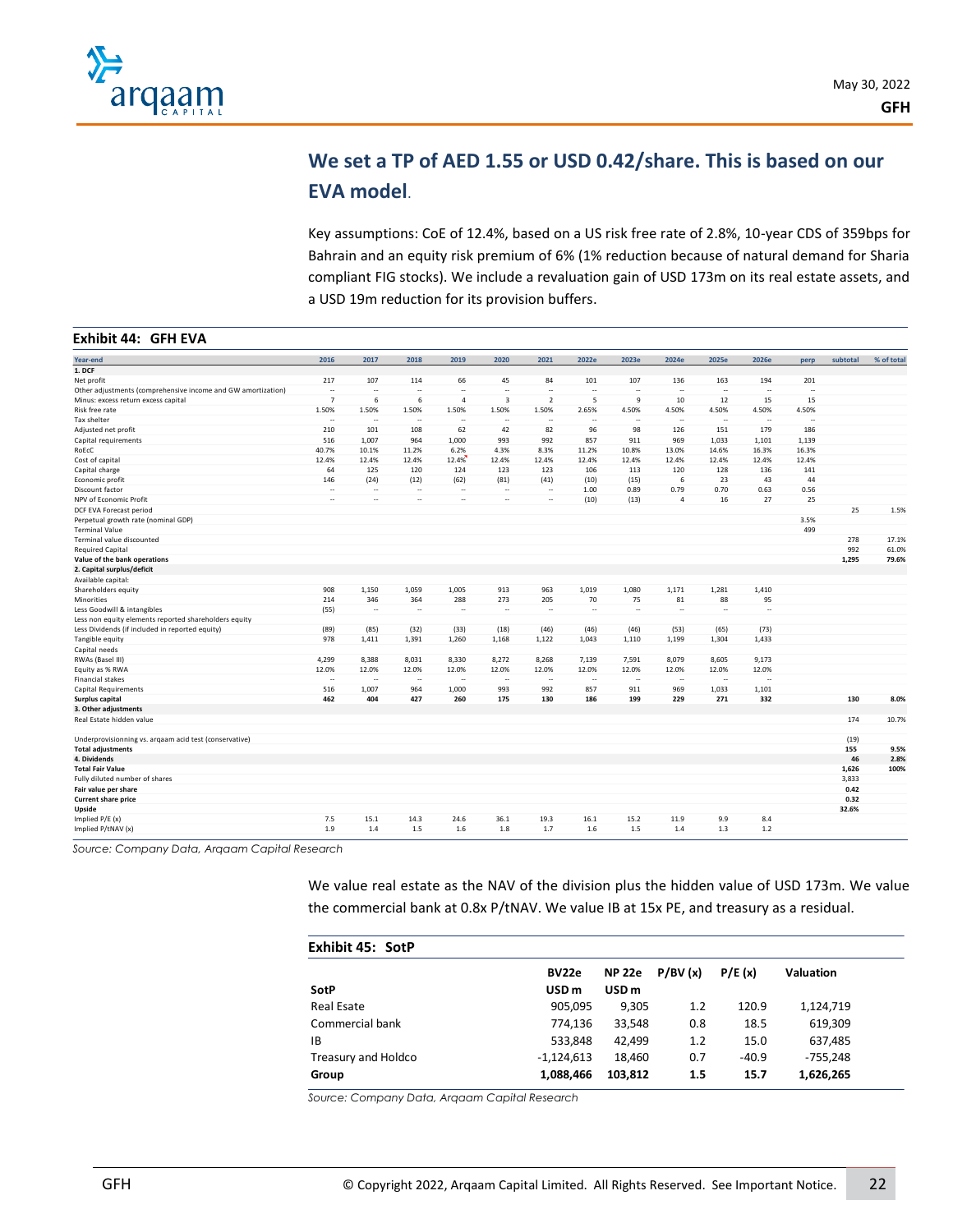

# **No impact on MSCI or FTSE as GFH is considered a Bahrain entity**

**No impact on MSCI as stock is already as part of MSCI Bahrain.** MSCI rules entails that only one listing per security will be part of the MSCI Investable Market Universe, currently the Bahrain listing of GFH group is the only member in MSCI IMI as part of the Bahrain Small Cap Index with a total foreign inclusion factor of 75% at market cap of USD1.14bn and free float market cap of USD0.862bn. As per MSCI methodology, the listing with the highest ATVR in each market should be the one representing the security in the MSCI IMI, thus we do not expect changes post the listing on ADX. GFH currently has a small representation of 0.92% of MSCI FM Index and is one of the 91 securities that construct the FM Index.

#### **Exhibit 46: MSCI Bahrain Index**

| <b>Full MCap (USDbn)</b> | <b>Free Float Mcap (USDbn)</b> | <b>Index Member</b> |
|--------------------------|--------------------------------|---------------------|
|                          |                                |                     |
|                          |                                | Standard            |
| 1.15                     | 0.86                           | <b>Small Cap</b>    |
| 2.26                     | 0.57                           | Standard            |
| 2.12                     | 0.53                           | Standard            |
| 0.57                     | 0.48                           | Small Cap           |
| 4.67                     | 0.47                           | Standard            |
| 0.24                     | 0.19                           | Small Cap           |
| 0.27                     | 0.09                           | Small Cap           |
|                          |                                | 9.81<br>5.88        |

*Source: MSCI, Arqaam Capital Research, Bloomberg*

**Like MSCI, FTSE allocates one stock per security, already a member of FTSE EM (UAE)** GFH group is currently a member of FTSE EM Index with a higher FF% of 85% leading to a free float market cap of USD1.01bn (vs. USD860mn for MSCI). The stock has a total weight of 0.0015% of the FTSE EM Index and is one out of 3569 stock that are part of the FTSE EM Index. Like MSCI, we do not expect any changes to the current stock membership as the dual listing should not affect its weight.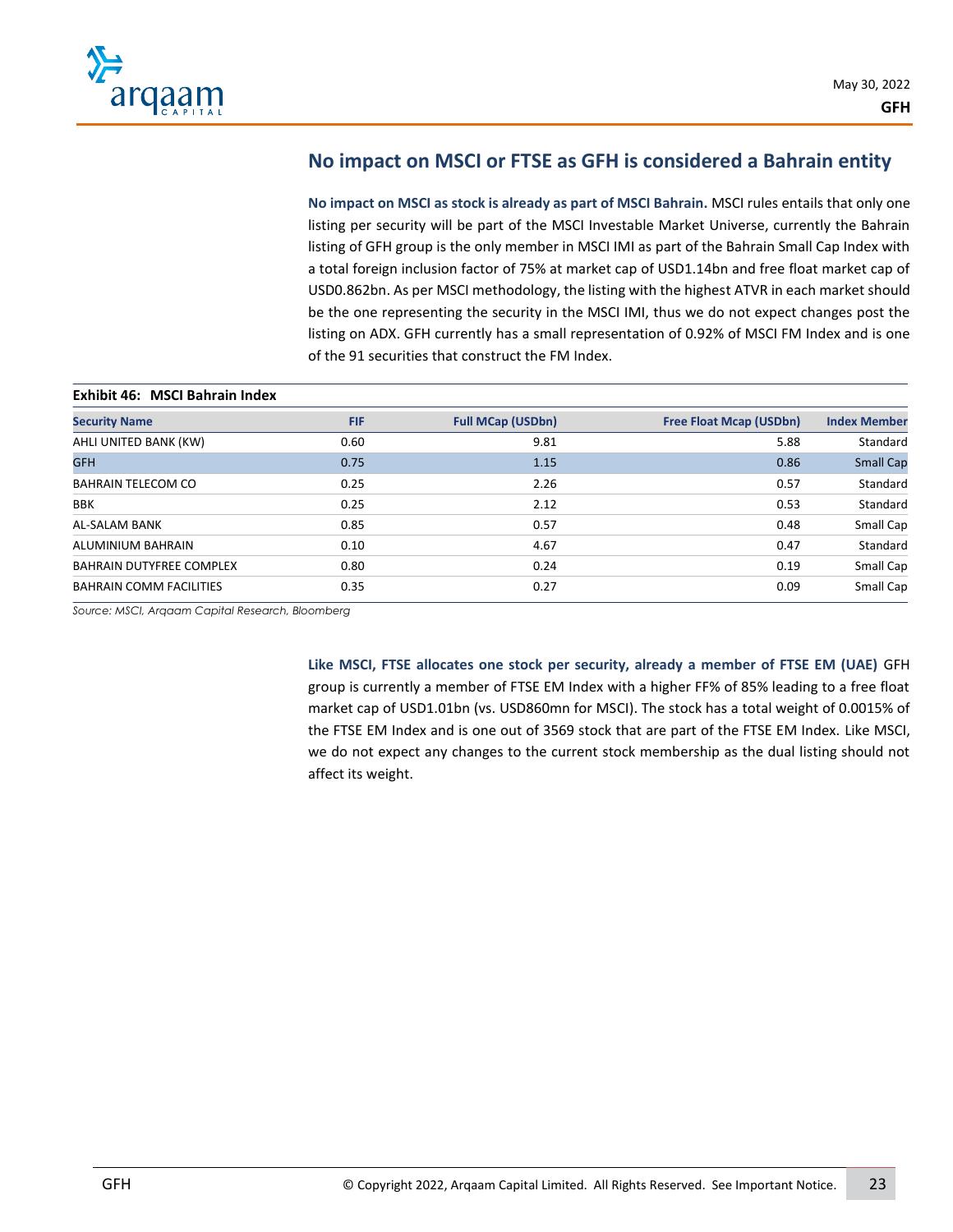

#### **Exhibit 47: FTSE UAE Index**

| <b>Security Name</b>                      | <b>FIF</b> | <b>Full Mcap (USDmn)</b> | <b>Free Float Mcap (USDbn)</b> | <b>Weight in FTSE EM</b> |
|-------------------------------------------|------------|--------------------------|--------------------------------|--------------------------|
| Emirates Telecommunications Group Co PJSC | 0.40       | 68,901                   | 27,560                         | 0.40%                    |
| First Abu Dhabi Bank PJSC                 | 0.40       | 59,628                   | 23,851                         | 0.35%                    |
| Alpha Dhabi Holding                       | 0.13       | 70,459                   | 9,413                          | 0.14%                    |
| Abu Dhabi Commercial Bank                 | 0.40       | 18,014                   | 7,169                          | 0.10%                    |
| <b>Emaar Properties</b>                   | 0.49       | 12,162                   | 5,960                          | 0.09%                    |
| <b>Aldar Properties PJSC</b>              | 0.49       | 10,532                   | 5,161                          | 0.08%                    |
| Dubai Islamic Bank                        | 0.40       | 11,609                   | 4,644                          | 0.07%                    |
| Abu Dhabi Islamic Bank                    | 0.40       | 8,019                    | 3,208                          | 0.05%                    |
| <b>ADNOC Distribution PJSC</b>            | 0.20       | 13,987                   | 2,797                          | 0.04%                    |
| Dubai Electricity and Water Authority     | 0.05       | 35,121                   | 1,834                          | 0.03%                    |
| Dubai Investment                          | 0.49       | 2,593                    | 1,271                          | 0.02%                    |
| <b>ADNOC Drilling Company</b>             | 0.09       | 13,330                   | 1,261                          | 0.02%                    |
| Air Arabia                                | 0.49       | 2,452                    | 1,202                          | 0.02%                    |
| <b>Emaar Development PJSC</b>             | 0.21       | 4,857                    | 1,020                          | 0.01%                    |
| <b>GFH Financial Group BSC</b>            | 0.85       | 1,177                    | 1,005                          | 0.01%                    |
| Dana Gas PJSC                             | 0.49       | 2,046                    | 1,003                          | 0.01%                    |
| Dubai Financial Market                    | 0.20       | 4,680                    | 945                            | 0.01%                    |
| Al Yah Satellite Communications           | 0.40       | 1,740                    | 696                            | 0.01%                    |
| Al Seer Marine Supplies and Equipment     | 0.19       | 3,272                    | 625                            | 0.01%                    |
| <b>RAK Properties</b>                     | 0.49       | 369                      | 181                            | 0.00%                    |
| <b>Union Properties</b>                   | 0.49       | 307                      | 150                            | 0.00%                    |
| ARAMEX                                    | 0.10       | 1,495                    | 149                            | 0.00%                    |
|                                           |            |                          |                                |                          |

*Source: Arqaam Capital Research, Bloomberg*

# **MSCI Data Disclaimer**

The MSCI sourced information is the exclusive property of MSCI Inc. (MSCI). Without prior written permission of MSCI, this information and any other MSCI intellectual property may not be reproduced, redisseminated or used to create any financial products, including any indices. This information is provided on an "as is" basis. The user assumes the entire risk of any use made of this information. MSCI, its affiliates and any third party involved in, or related to, computing or compiling the information hereby expressly disclaim all warranties of originality, accuracy, completeness, merchantability or fitness for a particular purpose with respect to any of this information. Without limiting any of the foregoing, in no event shall MSCI, any of its affiliates or any third party involved in, or related to, computing or compiling the information have any liability for any damages of any kind. MSCI and the MSCI indexes are services marks of MSCI and its affiliates.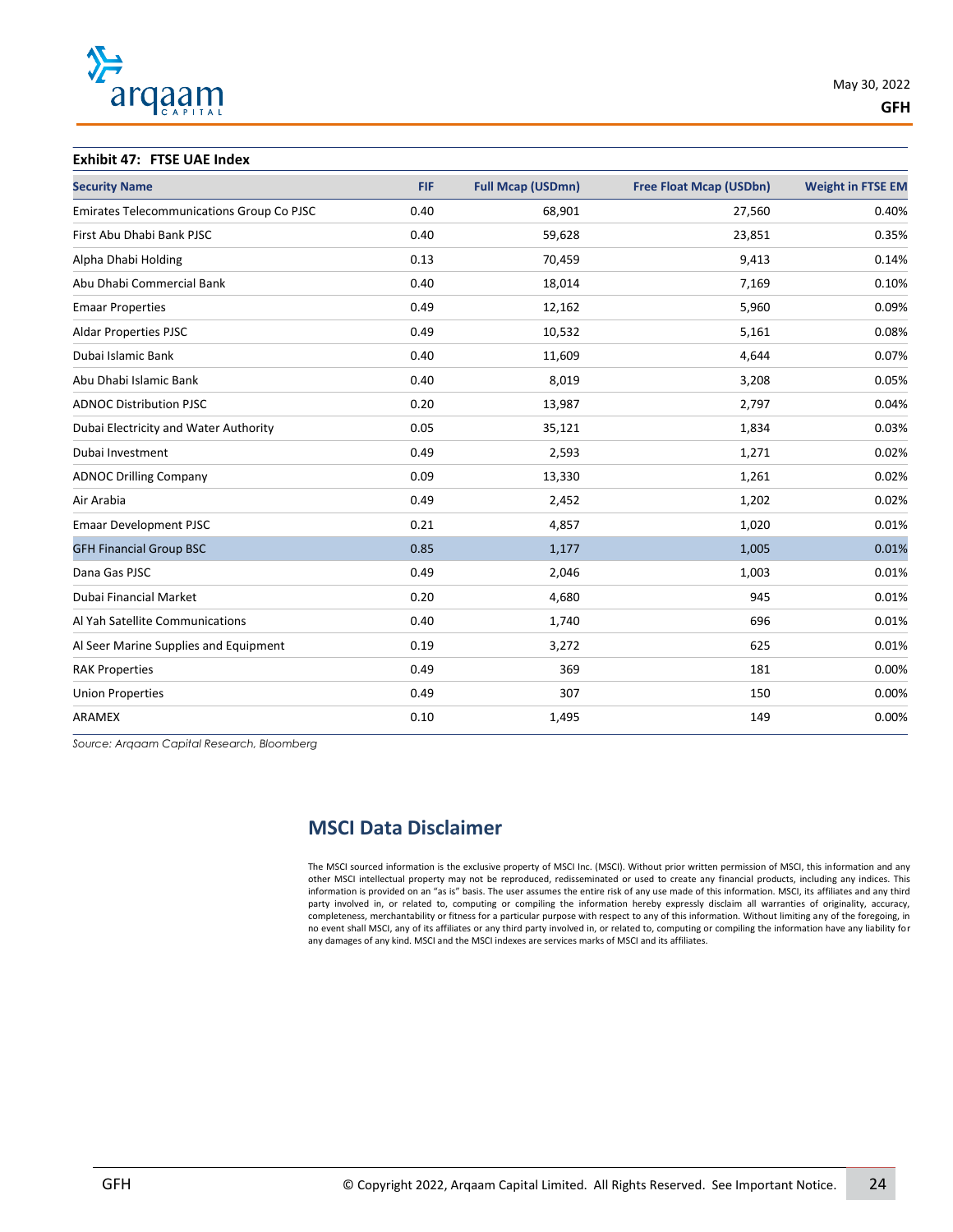

# **ESG – aligned with the national vision**

- **GFH's ESG is aligned with the national visions of Bahrain, incorporating key components of the Bahrain Vision 2030, while contributing as well towards 13/17 of the UN's Sustainability Development Goals.**
- **Environmental management was accelerated by the COVID-19 pandemic which led to changes in office operations and processes.**

#### **Exhibit 48: Sustainable development goals pursued by GFH**

### Environment

- Clean water and sanitation
- Affordable and clean energy
- Industry, innovation and infrastructure
- Responsible productiona and consumption
- Climate actions

### Social

- Good health a well-being
- Quality education
- Gender equality
- Decent work and economic growth
- Reduced inequalities

### **Governance**

- Decent work and economic growth
- Reduced inequalities
- Peace, justice and strong institutions

*Source: Company Data, Arqaam Capital Research*

#### **Key environmental initiatives in 2021**

- Implementation of new paperless ways of working and digitized processes as employees started to work remotely following the pandemic surge.
- Reduction of energy intensity by c. 4% y/y in 2021.

#### **Key social initiatives in 2021**

- 150%  $y/y$  increase in the number of women hired
- $42\%$  y/y reduction in the number of employees who left
- Launching of the Career Development Program to help employees gain new skills
- Community investments over 740,000 BHD, with a target of 1% of total revenue

#### **Key governance initiatives in 2021**

- Achieved 92.1% of the Internal Audit Plan vs. a target of 85%
- Internal Audit Department (IAD) underwent an external quality assurance review conducted by an independent third party, helping it to create a detailed action plan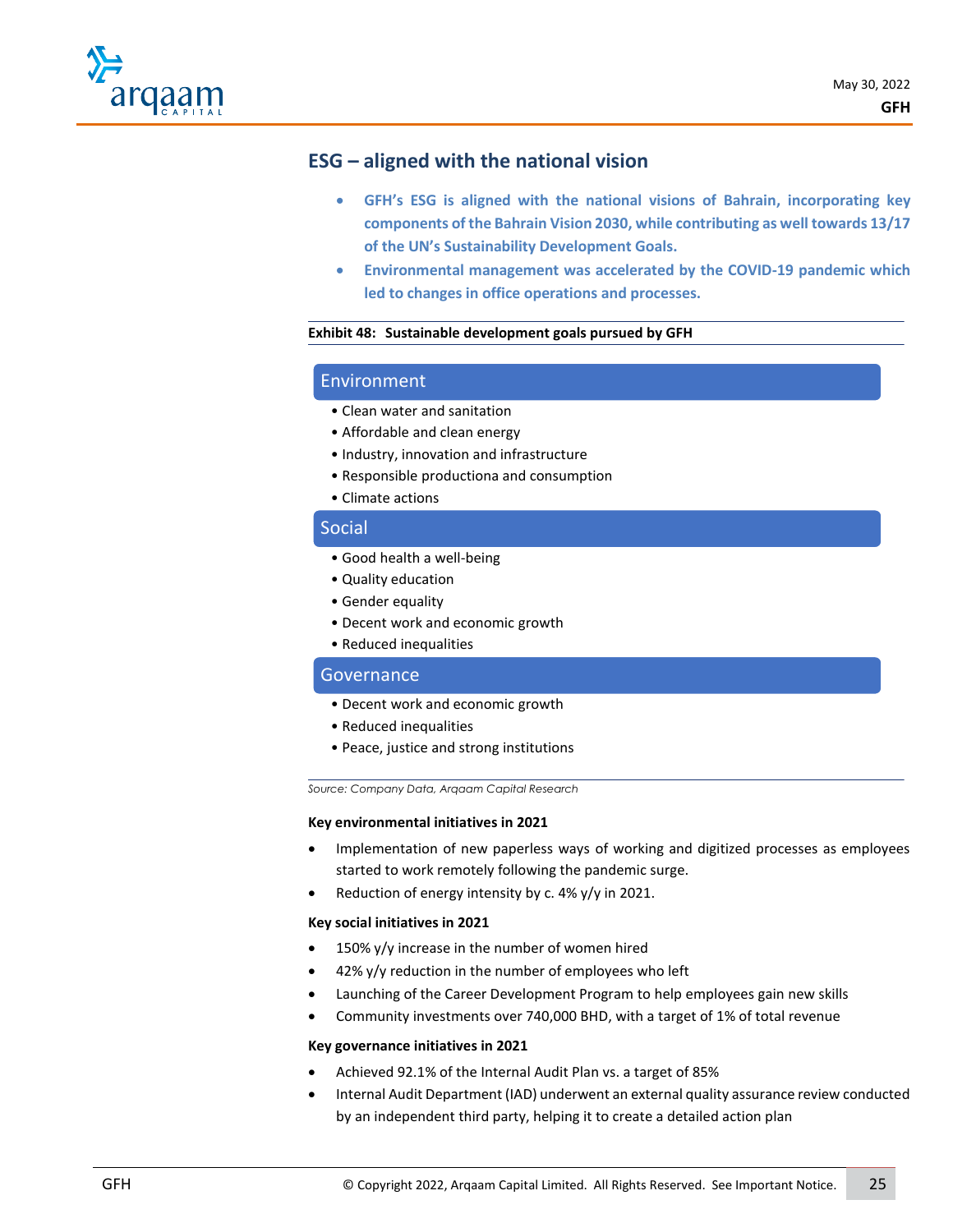

# **Latest Developments and Important Events of the Group**

# **Strategic Acquisition of Khaleeji Commercial Bank**

During 2021, GFH increased its stake in KHCB from 55.41% to 81.17%. During November 2021, GFH made a voluntary conditional acquisition offer to all shareholders of KHCB to purchase all their shares in KHCB for consideration comprising of 0.384 shares in GFH and BHD 0.024, per share of KHCB, subject to certain conditions. The purpose of the increase in GFH's stake in KHCB and the Offer is primarily to assist with giving effect to the proposed Spin-off (as defined below) and upon GFH becoming the sole shareholder of KHCB, in accordance with the Bahrain Bourse listing rules, KHCB will be delisted from the Bahrain Bourse.

## **Real Estate Business Spin-off**

In August 2021, GFH obtained board approval and approval from the Central Bank of Bahrain to proceed with a spin-off of its real estate business (the Spin-off).

In March 2022, the Spin-off has been concluded – the following summarize the Spin-off transaction:

- Each of GFH and KHCB sold a portfolio of certain real estate assets to a subsidiary of GFH, Infracorp B.S.C Closed (previously, GFH Properties WLL) (Infracorp).
- The real estate assets primarily include land banks and development assets along with other infrastructure investments.
- The consideration for the sale of such assets comprised of (i) an issuance of equity of approximately USD 200m; and (ii) an issuance of USD 900m of Trust Certificates by Infracorp (through a special purpose vehicle), fully subscribed by GFH (the Exchangeable Hybrid Capital Certificates). Upon the occurrence of a qualifying initial public offering of Infracorp, such Exchangeable Trust Certificates may be exchangeable into the shares of Infracorp.
- The rationale for the Spin-off is to create further value by aggregating the Group's real estate and infrastructure assets into a new entity, to be deconsolidated from GFH's balance sheet, to enable that new entity (Infracorp) to maximise the development value in various long term real estate asset projects without the constraints of applicable banking regulations. This will enable both GFH and Infracorp to pursue their long-term business strategies more efficiently in accordance with their respective business models.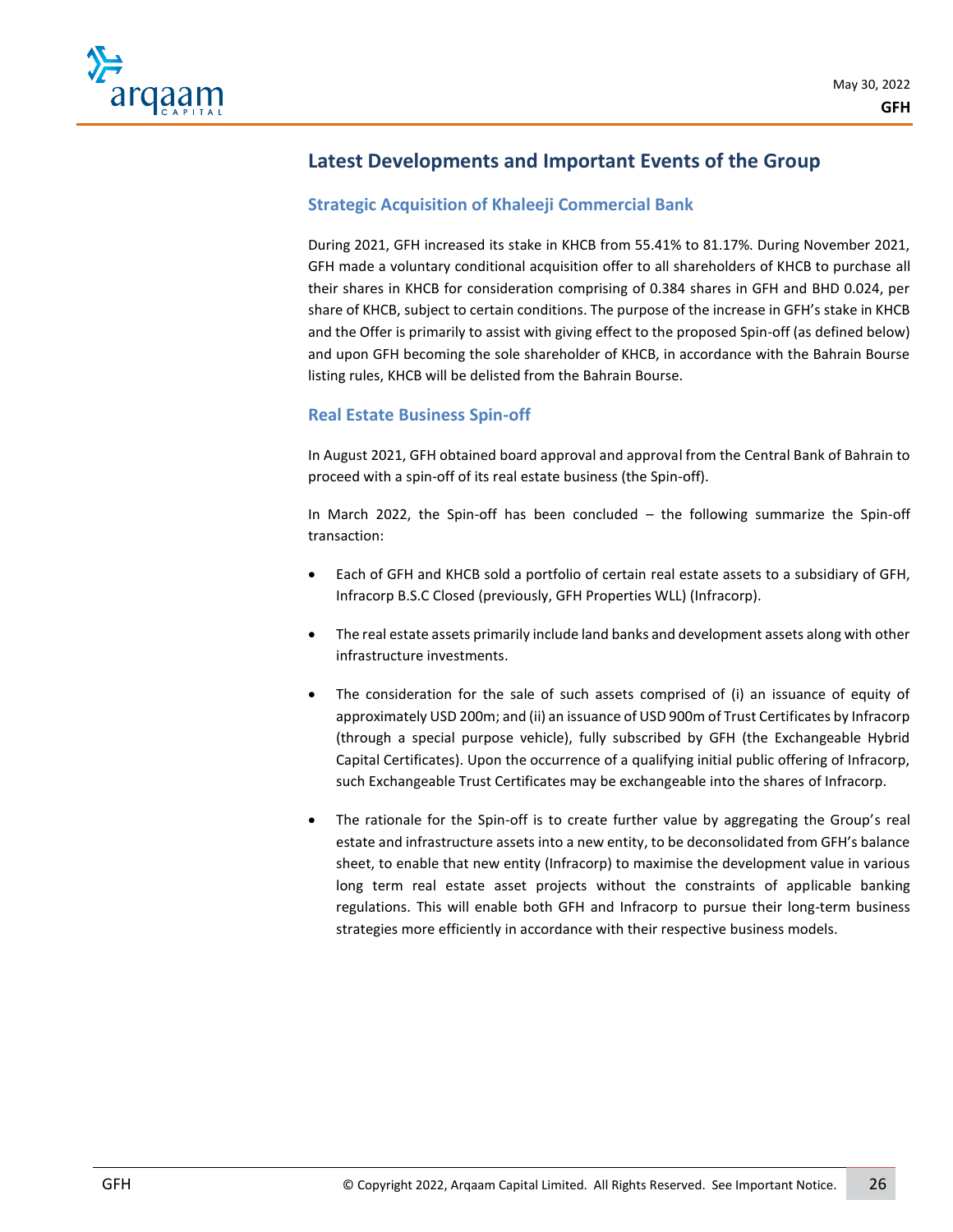

# **Recognition**

- In 2021, "Best Islamic investment bank" in the Middle East and Africa region and Best Sukuk Deal of the Year at the MEA Finance Awards, the Middle East's 30 Biggest Asset Manager 2021 by Forbes Magazine
- In 2020, "Best Private Bank" and "Best Investment Management Firm" in MEA Finance Awards, "Best Investment Bank (Middle East) in the International Business Magazine and "Most Innovative Diversified Investment Portfolio" by the Global Business Outlook
- In 2019, "Best Investment Management Services" and "Best Investment Banking Services" in the Banker Middle East Product Awards 2019 and "Best Investment Bank" in the CPI Financial Islamic Business & Finance Awards
- In 2018, "Best Investment Bank Middle East" and "Best Islamic Bank Bahrain" in the Islamic Business & Finance Awards - EMEA; and
- In 2017, "Best Investment Bank Middle East", "Best Bank Bahrain", "Fast Growing Bank – Middle East" and "Fastest Growing Bank - Bahrain" at the Bankers Middle East Awards.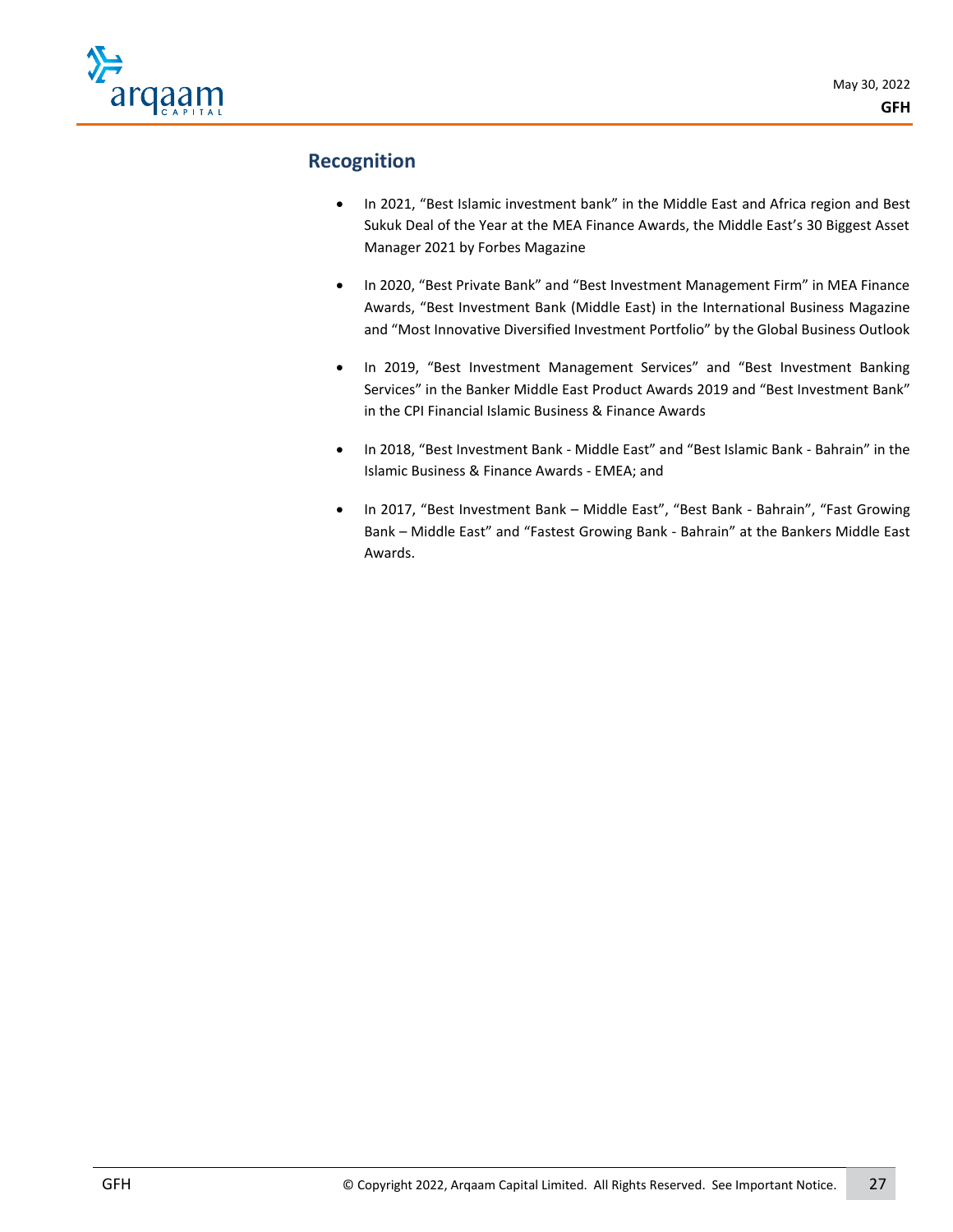

# **Litigation**

GFH is party to the following ongoing significant legal claims/disputes (i.e., claims more than USD 5m):

- A claim filed by GFH before the courts of Qatar against QECHC and others to recover an amount of approximately USD 30.7m in addition to a compensation for damages of USD 5m in relation to the loss of GFH's shares in the Energy City Qatar project. The legal proceedings are ongoing.
- Arbitration proceedings were instituted by Tunis Bay Project Company (TBPC) at the ICC Court of Arbitration in Paris against Samir Jaïeb for the payment, in his capacity as guarantor of Tunis Bay Alliance Golf Project (TBAGP) for the benefit of TBPC, of an amount of c.USD5.1m and c.USD0.34m for damages incurred as a result of delay in TBAGP. The proceedings are ongoing. TBAGP represented by Samir Jaïeb (the general manager of TBAGP) has accordingly instituted arbitration at the ICC Court of Arbitration against TBPC and GFH Financial Group BSC claiming up to USD 48.1m in respect of noncompletion of the alleged infrastructure works in a reaction to the original claim. A counterclaim has been filed against Samir Jaïeb in response.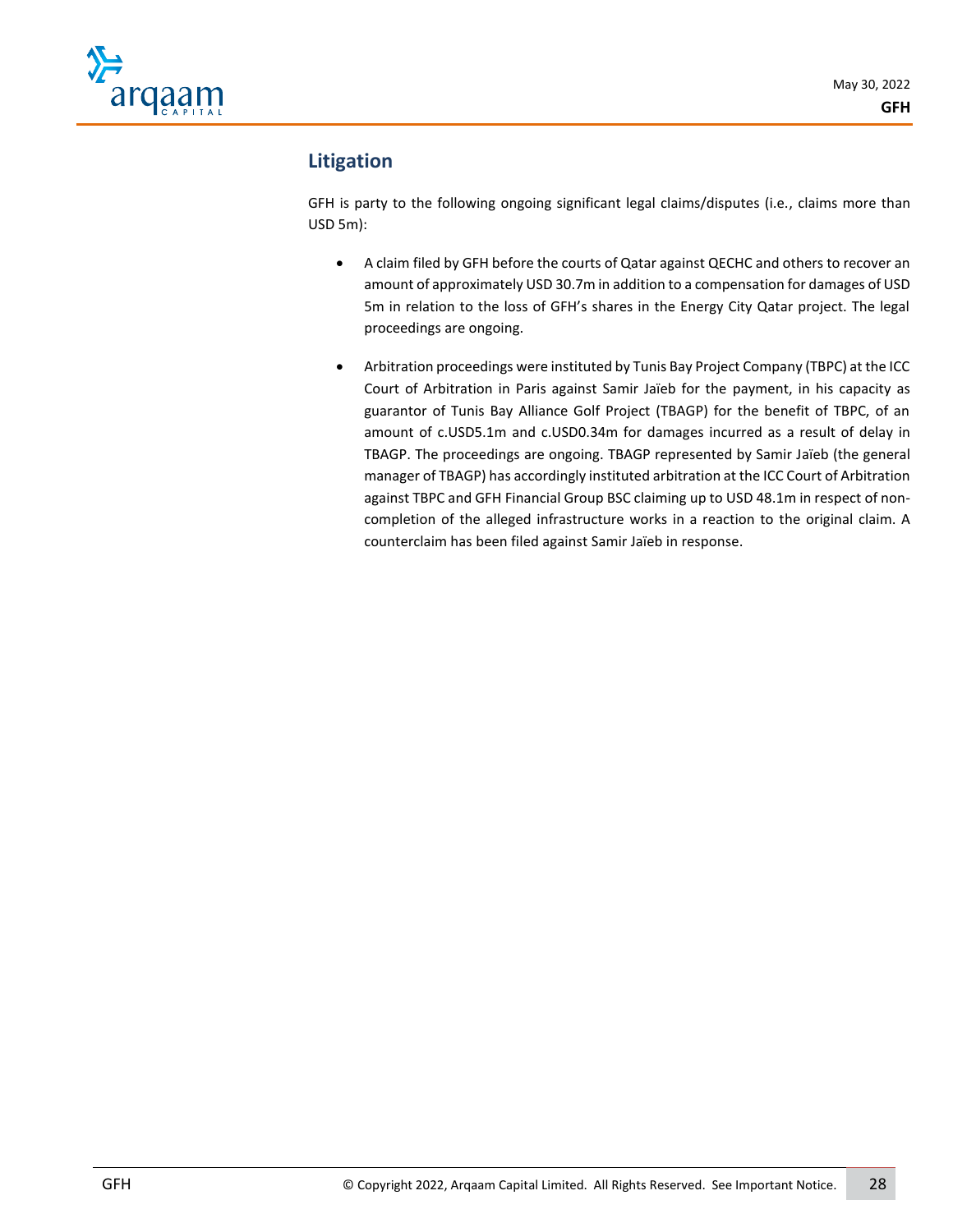

| <b>US\$ 000's</b>            |           | 31-Mar-22 31-Dec-21 31-Mar-21 |           |
|------------------------------|-----------|-------------------------------|-----------|
| <b>ASSETS</b>                |           |                               |           |
| Cash and bank balances       | 544,481   | 722,471                       | 805,917   |
| Treasury portfolio           | 3,161,058 | 3,089,925                     | 2,021,232 |
| Financing assets             | 1,440,867 | 1,311,002                     | 1,259,791 |
| Investment in real estate    | 1,074,445 | 1,905,598                     | 1,820,683 |
| Proprietary investments      | 1,165,305 | 211,638                       | 174,474   |
| Co-investments               | 119,368   | 171,877                       | 120,449   |
| Receivables and other assets | 548,789   | 531,488                       | 697,301   |
| Property and equipment       | 63,427    | 139,687                       | 143,223   |
| <b>Total assets</b>          | 8,117,740 | 8,083,686                     | 7,043,070 |

# **Q1 Financial statements demonstrate significant de-risking**

| <b>LIABILITIES</b>                                                   |           |           |           |
|----------------------------------------------------------------------|-----------|-----------|-----------|
| Clients' funds                                                       | 163.925   | 216.762   | 84.613    |
| Placement from financial, non-financial institutions and individuals | 2.759.348 | 3,052,092 | 2.589.838 |
| Customer current accounts                                            | 142.021   | 133.046   | 159.162   |
| Term financing                                                       | 1.931.838 | 1,750,667 | 1.253.204 |
| Other liabilities                                                    | 625.728   | 404.654   | 420.795   |
| <b>Total liabilities</b>                                             | 5,622,860 | 5,557,221 | 4,507,612 |
|                                                                      |           |           |           |

**Total equity of investment account holders 1,400,059 1,358,344 1,341,312**

| <b>OWNERS' EQUITY</b>                                 |           |           |           |
|-------------------------------------------------------|-----------|-----------|-----------|
| Share capital                                         | 1,000,638 | 1,000,638 | 975,638   |
| Treasury shares                                       | (62, 933) | (48, 498) | (65, 623) |
| Statutory reserve                                     | 27,970    | 27,970    | 19,548    |
| Investment fair value reserve                         | (31,703)  | (28, 561) | (7, 176)  |
| Foreign currency translation reserve                  | 0         | (70, 266) | (42, 777) |
| Retained earnings                                     | 101,050   | 81,811    | 36,674    |
| Share grant reserve                                   | 0         | 0         | 1,093     |
| Total equity attributable to shareholders of the Bank | 1,035,022 | 963,094   | 917,377   |
| Non-controlling interests                             | 59,799    | 205,027   | 276,769   |
| Total owners' equity                                  | 1,094,821 | 1,168,121 | 1,194,146 |

**Total liabilities, equity of investment account holders and owners' equity 8,117,740 8,083,686 7,043,070**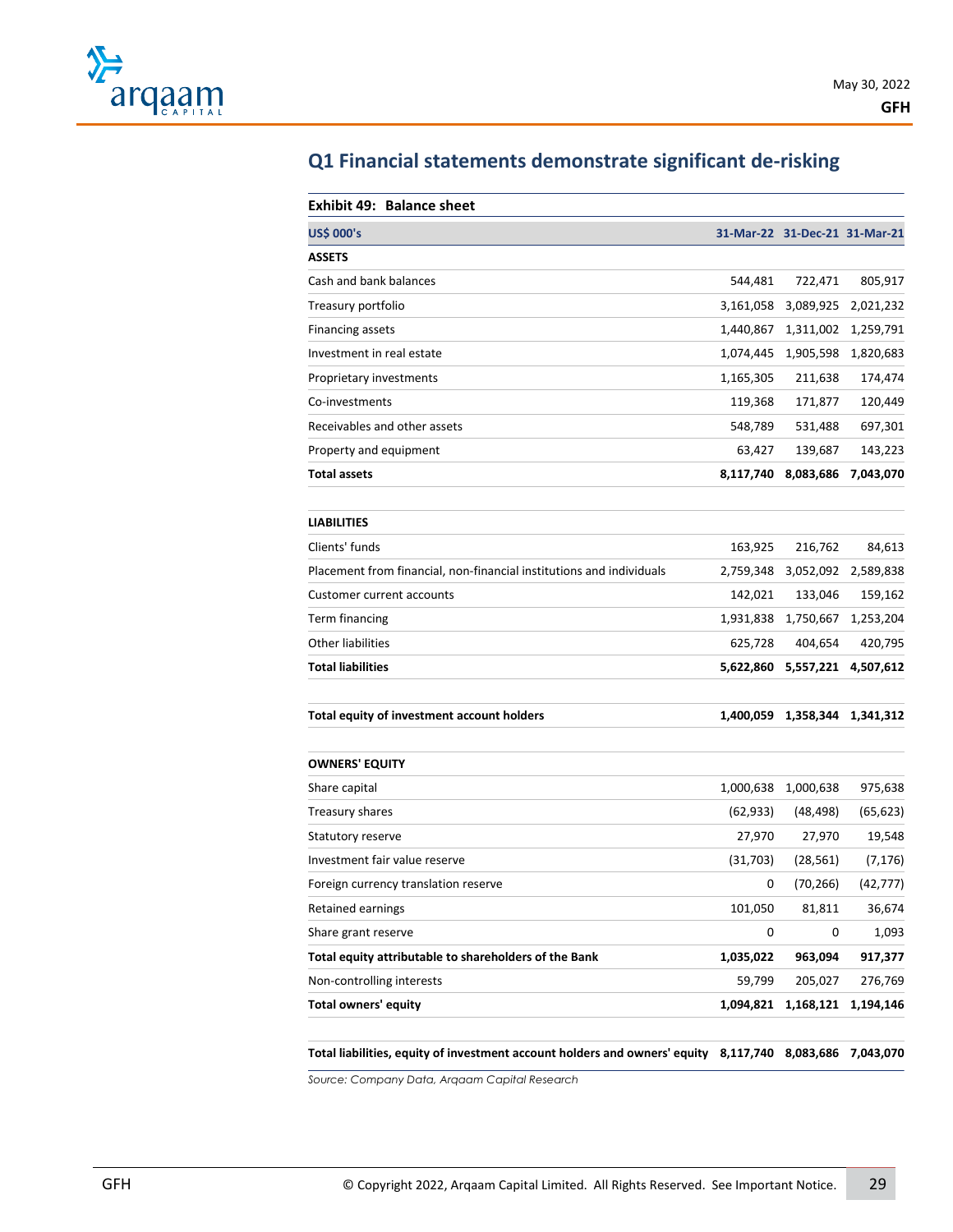

| <b>Exhibit 50: Income statement</b>             |           |           |
|-------------------------------------------------|-----------|-----------|
| <b>\$US 000's</b>                               | 31-Mar-22 | 31-Mar-21 |
| <b>Investment banking</b>                       |           |           |
| Asset management                                | 989       | 805       |
| Deal related income                             | 23,690    | 16,785    |
|                                                 | 24,679    | 17,590    |
| <b>Commercial banking income</b>                |           |           |
| Income from financing                           | 21,228    | 21,658    |
| Treasury and investment income                  | 11,795    | 10,814    |
| Fee and other income                            | 3,323     | 1,556     |
| Less: Return to investment account holders      | (8, 515)  | (8, 289)  |
| Less: Finance expense                           | (8,080)   | (8, 566)  |
|                                                 | 19,751    | 17,173    |
| Income from proprietary and co-investments      |           |           |
| Income from sale of real estate assets          | 1,932     | 3,434     |
| Leasing and operating income                    | 1,128     | 1,144     |
| Direct investment income, net                   | 2,490     | 9,852     |
| Income from co-investments                      | 7,235     | 3,690     |
|                                                 | 12,785    | 18,120    |
| Treasury and other income                       |           |           |
| Finance and treasury portfolio, net             | 25,624    | 29,650    |
| Other income, net                               | 7,975     | 7,856     |
|                                                 | 33,599    | 37,506    |
| <b>Total income</b>                             | 90,814    | 90,389    |
|                                                 |           |           |
| Operating expenses                              | 34,299    | 32,185    |
| Finance expense                                 | 35,781    | 33,665    |
| Impairment allowances                           | 1,385     | 5,200     |
| <b>Total expenses</b>                           | 71,465    | 71,050    |
|                                                 |           |           |
| Profit for the period                           | 19,349    | 19,339    |
|                                                 |           |           |
| <b>Attributable to:</b>                         |           |           |
| Shareholders of the Bank                        | 19,118    | 16,122    |
| Non-controlling interests                       | 231       | 3,217     |
|                                                 | 19,349    | 19,339    |
| <b>Earnings per share</b>                       |           |           |
| Basic and diluted earnings per share (US cents) | 0.54      | 0.52      |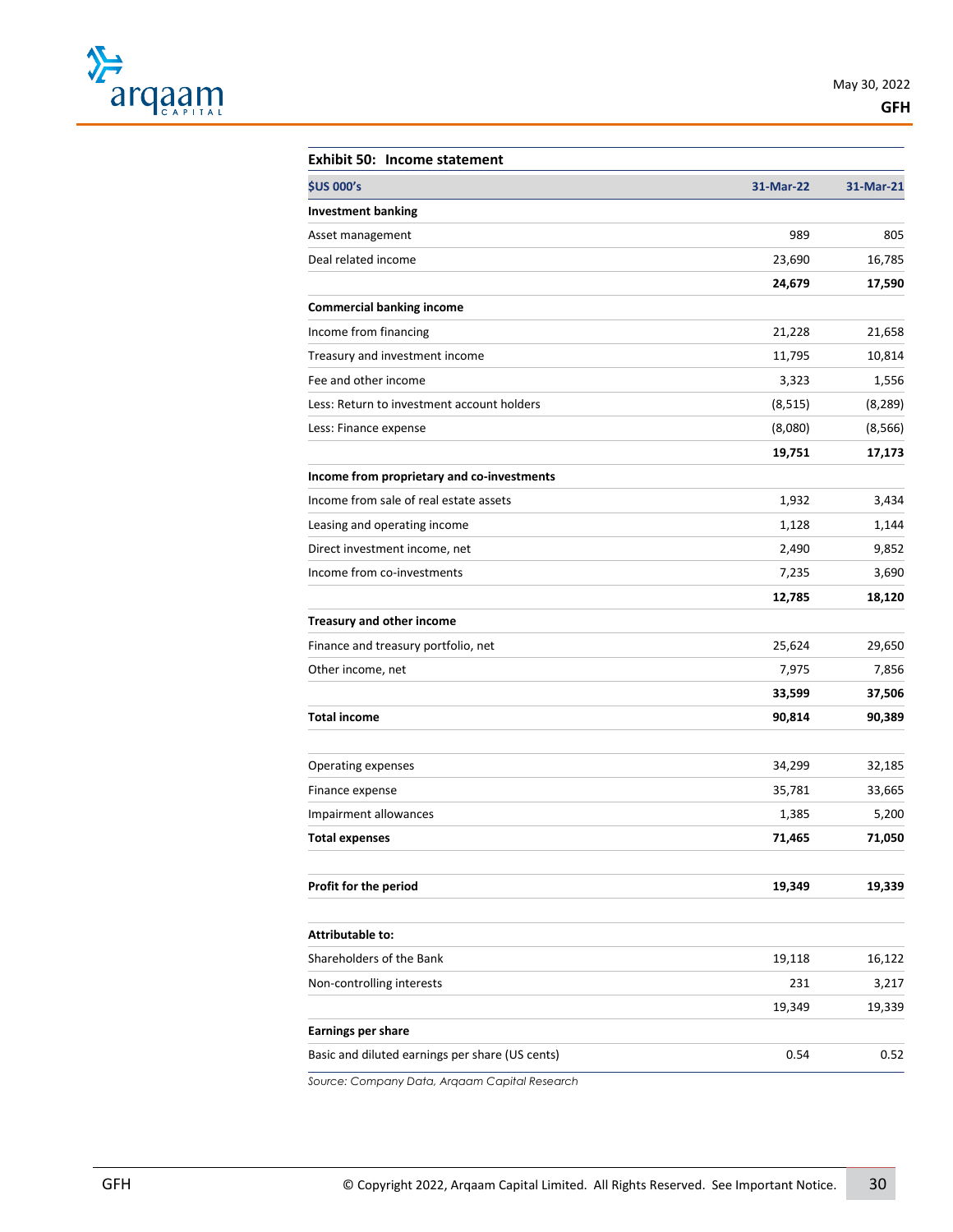

## **Management**

**Hisham Alrayes, executive Director & Group CEO,** is leading the Group. With over 23 years of experience, Hisham brings extensive expertise and banking knowledge to the Group and was instrumental in driving the development and execution of the Group's regional and international investment strategy. Hisham currently chairs and holds several directorships in financial, Industrial and real estate companies including Esterad Investment Company, Khaleeji Commercial Bank, GFH Capital and Infracorp.

Hisham holds a master's degree with honors in Business Administration from the University of DePaul, Chicago (USA), and a bachelor's degree in Engineering with honors from the University of Bahrain. In 2021, Hisham was ranked 'One of the top listed CEOs' in CEO Today Middle East Awards, 'Best CEO in Investment Banking Sector-Bahrain 2021' from the Global Economics. And during 2020, Hisham received 'Banker of the Year' in the MEA Finance Awards 2020 in recognition of his role in steering the Group's diversification strategy which has seen the Group expand its business lines and geographic reach, while remaining resilient in the face of unprecedented market conditions. He was also ranked one of the top CEOs in Financial Services & Investments in 2019 and named 'Investment Bank CEO of the Year' at CEO Middle East 2019.

**Mr. Suryanarayanan Hariharan, Chief Financial Officer**, works closely with the Group's executive management team and is responsible for the accounting, financial planning and analysis, stakeholder reporting, including regulatory reporting, for the Group and its owned subsidiaries. Surya has more than 16 years' experience in stakeholder reporting, audit services, business process improvement and transition and risk advisory. Prior to his appointment at GFH, he was the Head of Finance for a private equity venture in Abu Dhabi backed by sovereign wealth funds and ultra-high net worth individuals. Before this, he was in audit services and real estate domain at KPMG in both Bahrain and Qatar, and Price Waterhouse Coopers in India.

He holds a bachelor's degree in Commerce from the University of Mumbai, India, and is a Chartered Accountant (CA) from the Institute of Chartered Accountants of India, and a Certified Management Accountant, USA.

**Mr. Salah Sharif, Chief Operating Officer**, is a key player in the strategic management of the Group's core operational functions. He is also responsible for ensuring the highest standards of operational excellence across the Group and its SPVs and Project Companies. He has more than 30 years of regional and international exposure to conventional and Islamic banking and finance, with experience across commercial and wholesale banking and in industrial and infrastructure advisory sectors. In addition to his executive role at the Group, Salah also serves on several investee company boards. He is the Chairman of Falcon Cement Company, Vice Chairman of Infracorp and Vice Chairman of Gulf Holding Company, and a Board Member of Khaleeji Commercial Bank, GBCorp and CapCorp.

Prior to his current role in GFH, Salah was seconded as the CEO of Cemena Holding Company (CHC), an industrial subsidiary of the Group, one of the largest cement holding companies in the MENA region. Previously, he held a number of senior roles in leading, global financial institutions, including American Express and Standard Chartered Bank where he held key executive positions.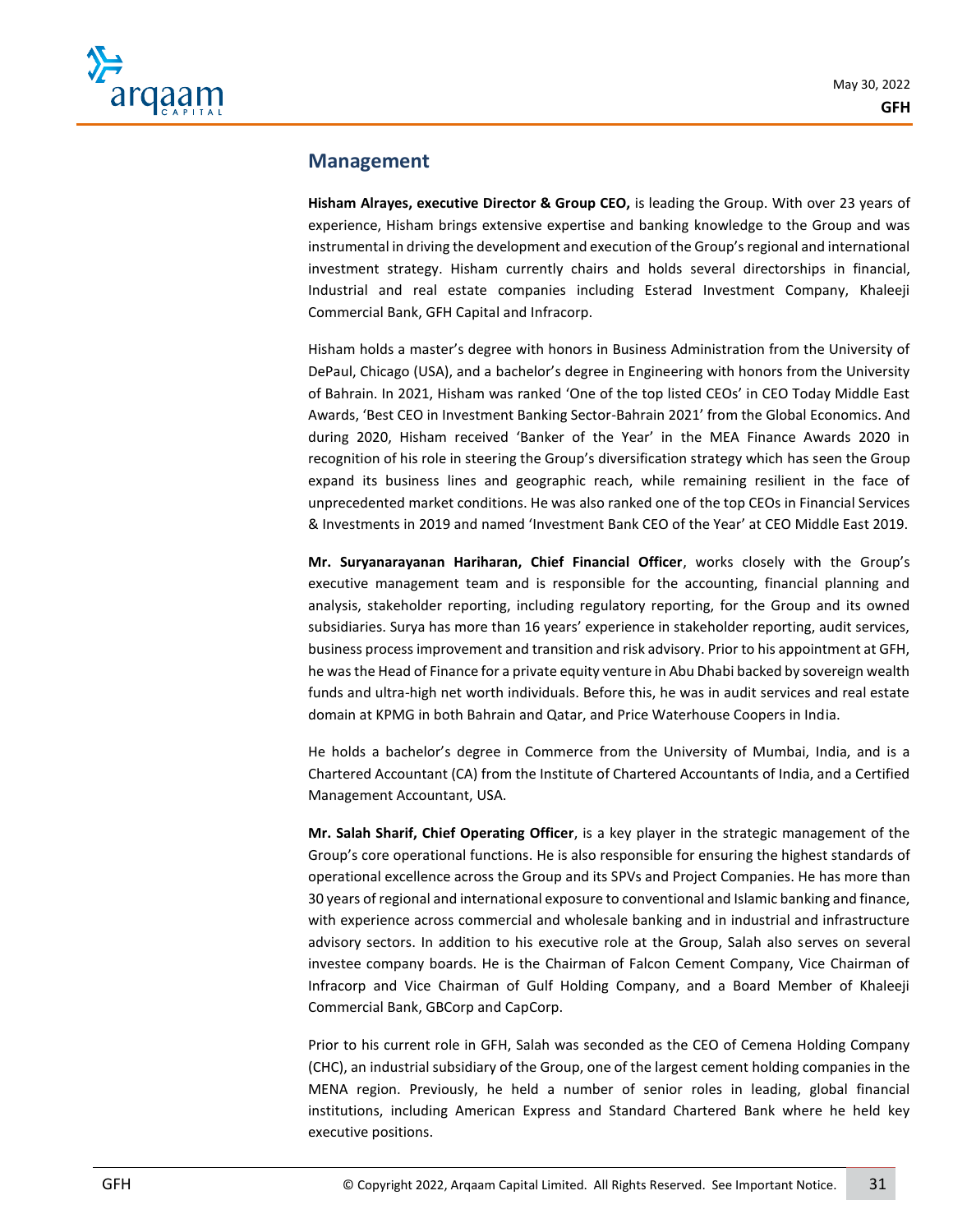

Salah holds an MBA from the University of South Wales, UK. and most recently, he completed the Senior Executive Leadership Program offered by Harvard Business School, Boston, USA.

**Mr. Baha Al-Marzooq, Chief Internal Audit**, supports the Group's strategic success by ensuring a systematic and disciplined approach to internal control, risk management and governance processes; reporting to the Board Audit & Risk Committee to maintain the internal audit function independency from the Group's management.

Baha has more than two decades of auditing and banking experience, and for the last few years has supported the Group's recovery efforts that were remarkably concluded with total income above US \$500 million.

Prior to joining the Group, Baha worked with Ernst & Young (EY) – Bahrain, one of the 'Big Four' global auditing firms, as Manager in the Assurance Services during which he also served in other regional offices of EY such as Kuwait, Qatar, and Houston Texas – USA. During his tenure with EY, Baha oversaw auditing several clients from different sectors. Namely, Islamic Banks, Conventional Banks, Investment funds, Insurance, Oil & Gas, Hospitality and Government sectors.

He holds a B.Sc. in Accounting from Bahrain University and is a Certified Public Accountant (CPA) California, USA in 2001. He holds an Executive MBA from the University of Bahrain in addition to several specialized professional qualifications including, Certified Internal Auditor, Chartered Global Management Accountant and has a Certification in Risk Management Assurance. He has also participated in several technical, business and leadership programs and lately, completed the Senior Executive Leadership Program from Harvard Business School.

**Mr. Hammad Younas is the Chief Investment Officer – Private Equity** and leads the overall investment business of the Group including Private Equity, Corporate Investment and Asset Management. Hammad has more than 20 years of experience in corporate finance, investment banking, private equity, real estate, and asset management, and throughout his career, he has led various regional and cross-border transactions in MENA, US, Europe and South Asia across multiple sectors and asset classes. His transaction experience includes mergers and acquisitions, IPOs, listings, secondary offerings, private placements, and debt raising. In addition, he is a growth strategy and business development expert.

Prior to joining GFH in 2016, Hammad was a Partner at Ernst & Young MENA and their Transaction Advisory Leader for Bahrain. He was also the CEO of Ernst & Young Corporate Finance, Bahrain. Hammad spent more than 13 years with Ernst & Young advising a wide range of clients including financial institutions, sovereign wealth funds, private equity and real estate investment firms, governments, family businesses and high net worth individuals on their investment, capital raising, performance improvement, restructuring and strategy.

Hammad is a CFA charter holder from the CFA Institute USA, an ACCA from the Association of Chartered Certified Accountants of the UK, and ACA from the Institute of Chartered Accountants of Pakistan.

**Mr. Nael Mustafa AlKujok is the Co-Chief Investment Officer – Real Estate**. He is responsible for developing and executing the Group's global real estate investment strategy and oversight of its growing portfolio of assets across the Middle East, Europe and the US. Nael has more than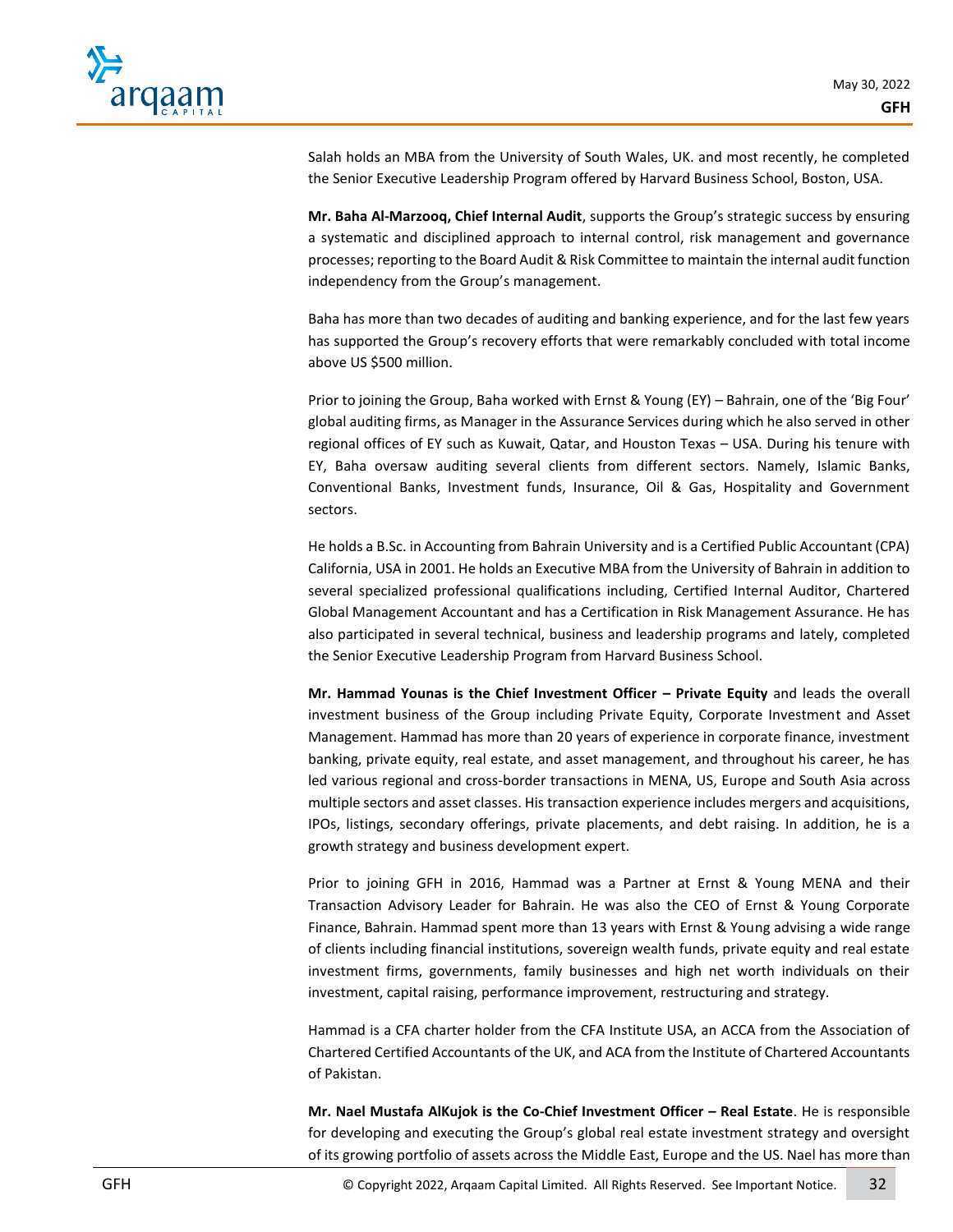

30 years of experience in investment banking with a proven record in regional and international investments. This includes deep expertise in capital markets, corporate finance as well as Shari'a compliant alternative investments in North America, Europe and the Middle East.

Prior to joining GFH in October 2020, Nael spent 17 years at Arcapita in a number of senior positions. Most recently, he was Managing Director for Strategic Investments & Business Development, Member of the Global Investment Committee and Board Member on Real Estate Funds and Private Equity. In his role, he focused on expanding the firm's geographic footprint and product offering including managing strategic acquisitions of asset managers and specialised real estate general partners in Europe and Asia, strategic tie-ups and placement agents in Europe, Central Asia and Asia as well as being responsible for the launch of the firm's Sukuk and liquidity platforms. During his tenure, he also served as Arcapita's Head of MENA Investments, Head of Real Estate and Head of Real Estate – MENA. Previously, Nael was the Head of Corporate Finance at SICO Bank in addition to working with BNP Paribas and GM TAIB Securities in Bahrain.

Nael is a Charted Financial Analyst and holds a B.Sc in Accounting and Finance from the University of Bahrain and an MBA from Edinburgh Business School.

**Mr. Salem Patel is Head of Asset Management for GFH Financial Group**. He is responsible for managing the bank's proprietary assets as well as clients' investments in equity and fixed income funds. Salem is also a member of the bank's Management Investment Committee and ALCO. He brings over 20 years of extensive local and international financial industry experience to the Group having previously worked in the Financial Services Division with Accenture in London and prior to this as a Financial Analyst with LongView Partners, London. Salem began his career working in Equity Research at UBS and Societe Generale.

Salem currently holds several Directorships including Falcon Cement Company and Roebuck Asset Management. He graduated from the City University Business School in London with a B.S.C (Hons) in Business Studies specialising in Finance and has obtained a number of certifications including: the Islamic Finance Qualification (IFQ) and the Securities and Futures Authorities Registered Representative (SFA). He has also passed all three levels of the Chartered Financial Analyst (CFA) program and recently completed the Senior Executive Leadership Program at Harvard Business School.

**Mr. Ahmed Jamsheer is the Head of Treasury & Capital Markets**, where he is responsible for overseeing the Groups corporate liquidity, investments, cash flow and debt financing. He brings to his role more than 12 years of diverse experience in finance and investments as well as asset management, alternative investments, derivatives, debt financing, private equity and real estate. Most recently, prior to joining the Group in 2016, he spent six years at Promoseven Holdings as Head of Investments, Capital Markets & Finance, managing the company with an annual turnover of US\$1 billion. Previously, he held other senior management roles in finance and investment at Fortuna Company and Golden Bull Asset Management Company, among others.

Ahmed holds a Master of Science in Finance with high distinction and a Bachelor of Science in Finance with honours from Bentley University, Waltham, MA, U.S.